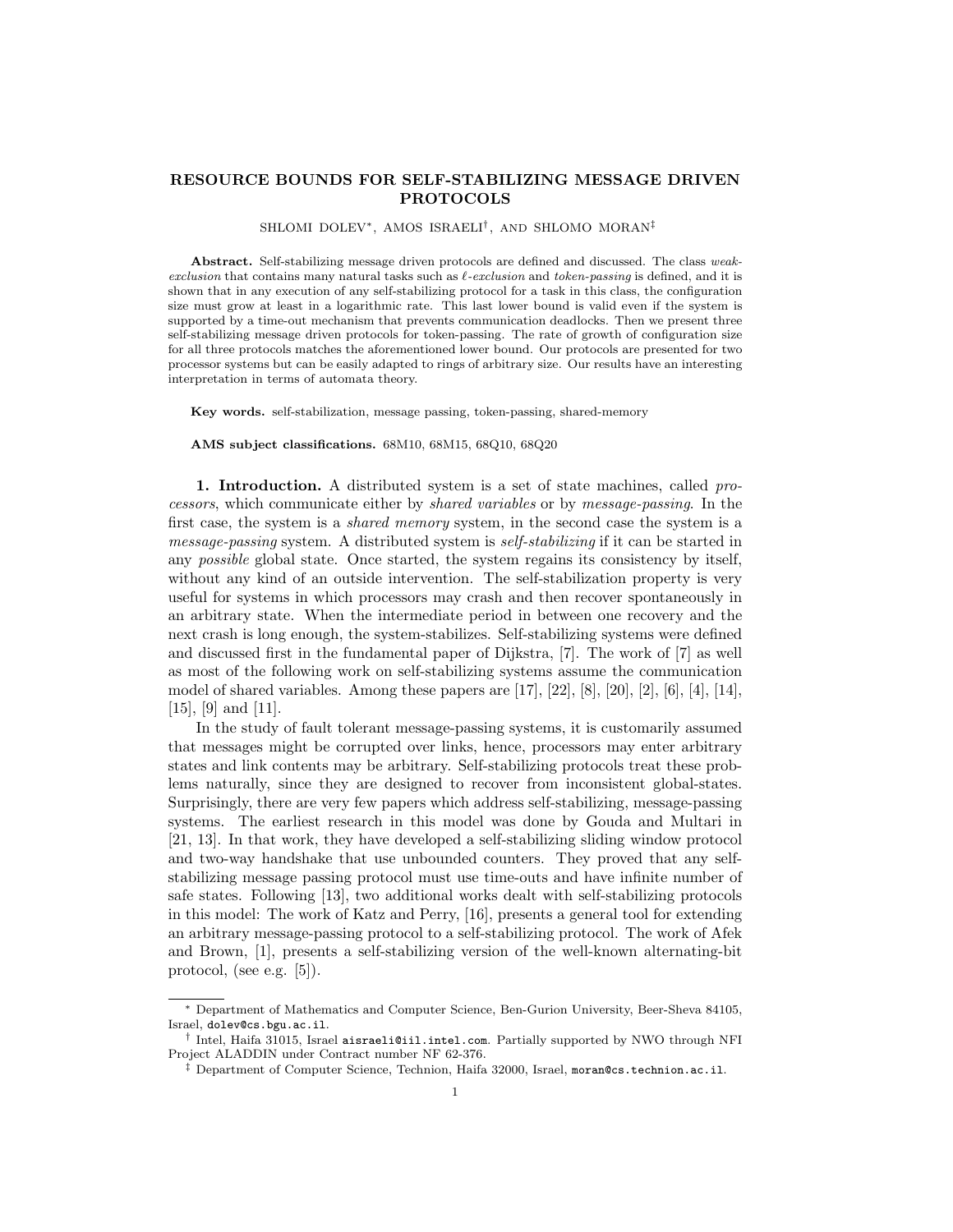In this work we research complexity issues related to self-stabilizing, messagepassing systems; to do that we define a configuration of any message-passing system as a list of the states of the processors and of the messages which are in transit on each link. The size of a configuration of a message-passing system is the number of bits required to encode the configuration entirely. A protocol for a message-passing system is message-driven if any action of the processors is initiated by receiving a message. In the work of Gouda and Multari, [13], it is proven that any message-driven protocol has a possible configuration in which all processors are waiting for messages but there are no messages on any link. This unwanted situation is called communication deadlock. A self-stabilizing system should stabilize when started from any possible initial configuration, including a configuration with communication deadlock. This implies that a non-trivial, completely asynchronous, self-stabilizing system cannot be message-driven. This problem can be dealt with in at least two methods: Gouda and Multari, in [13], proposed the use of a time-out mechanism which preserves the message driven structure of the protocol at the expense of compromising the complete asynchronisity. On the other hand, Katz and Perry, in [16], have chosen to give up the message-driven structure and present protocols for which at any configuration there is at least one processor whose next operation is sending a message. Thus, there is an execution in which in every atomic step a message is sent, and no message is ever received. In this execution the size of the configurations grows *linearly*.

In this work we define and study the class of self-stabilizing, message-driven protocols. By the argument of [13], there exists no self-stabilizing, message-driven protocol which is completely asynchronous. Since we look for protocols whose configuration size does not grow in linear rate we resort to slightly limited assumptions of asynchronous behavior. For lower bounds we assume an abstract time-out device which detects communication deadlocks and initiates the system upon their occurrence. Consequently, the lower bounds we present take into account only executions in which no communication deadlock occurs. Our upper bounds assume that in every initial configuration there is at least one message on some link. This assumption is much weaker than the assumption on a general time-out mechanism.

A specific task which we study in details is token-passing. Informally, the tokenpassing task is to pass a single token fairly among the system's processors. Usually it is assumed that in the system's predefined initial configuration there exists a single token. In self-stabilizing system in which there is no predefined initial configuration, each execution should reach a configuration in which exactly one token is present in the entire system. Token-passing is a very basic task in fault tolerant systems, among other works it was studied in [12] for some fault tolerant message-passing systems and in [14], for self-stabilizing, shared memory systems. The token-passing task can be looked at as a special case of mutual-exclusion since possession of the single token can be interpreted as a permission to enter the critical section.

In the first part of the presentation we prove a lower bound on the configuration size for protocols for a large class of tasks called weak-exclusion. The weak-exclusion class contains all non-trivial tasks which require continuous changes in the system's configuration; in particular this class includes both  $\ell$ -exclusion and token-passing. We show that the configuration size of any self-stabilizing protocol which realizes any weak-exclusion task is at least logarithmic in the number of steps executed by the protocol. The lower bound holds for message-driven protocols for any week-exclusion task, including protocols for systems equipped with time-out mechanism. This result should be compared with a result of [13] where it is shown that any message-driven,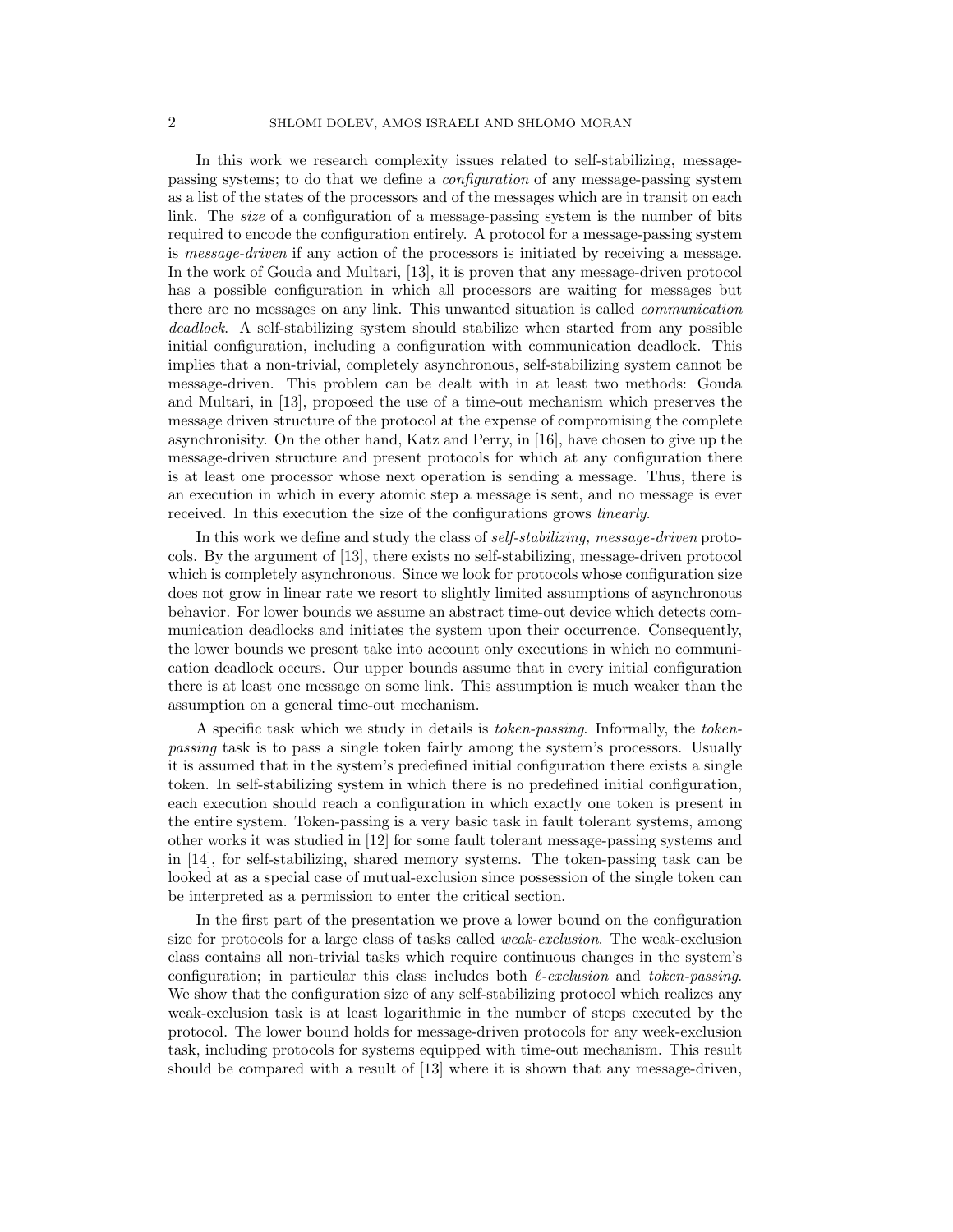self-stabilizing protocol (not necessarily for week-exclusion task) must have infinitely many safe system configurations, but not that each specific execution must contain infinitely many distinct configurations, as implied by our results. Our lower bound does not specify which *part* of the system grows, is it the size of the memory used by the state machines, the size of messages stored on the links, the number of messages stored on the links or all of these together?

We then present three self-stabilizing, message-driven protocols for token-passing. The communication deadlock problem is avoided by the assumption that at least a single message is present on some communication link. Using this assumption, we present three token-passing protocols, for two processors each. The rate of growth of configuration size for all three protocols matches the aforementioned lower bound. All protocols are presented for systems with two processors but can be easily adapted to work on rings of arbitrary size *without increasing their asymptotic complexity*. This is done by considering the ring as a single virtual link.

In the first protocol both processors memory and messages size grow unboundedly with time, this protocol uses ideas similar to the ideas of the sliding window protocol of [13]. The second protocol is an improvement on the first protocol in which the size of the memory of the processors grows (in logarithmic rate) while the size of the link content is bounded. The second protocol is an improvement of the deterministic alternating bit protocol of [1]. The third protocol is a self-stabilizing token-passing protocol in which processors are deterministic finite state machines and messages are of fixed size. The only growing part of the system is the number of messages on the links; the rate of growth matches the lower bound mentioned above.

Our results can be described also in terms of automata theory, as follows: Let  $\Sigma$  be an alphabet. Define a queue machine Q to be a finite state machine which is equipped with a queue, which initially contains an arbitrary non empty word from  $\Sigma^+$ . Initially Q is in an arbitrary state, and in each step it performs the following: (a) reads and deletes a letter from the head of the queue, (b) adds one or more letters from  $\Sigma$  to the tail of the queue, and (c) moves to a new state. The computational power of a queue machine is severely limited by the fact that its input alphabet and its work alphabet are identical. In particular a queue machine cannot perform simple tasks like computing the length of the input word, or even deciding whether the input word contains a specific letter.

Assume that the alphabet contains a specified subset  $\tau$  of token letters. A queue machine is a *token-controller* if, starting with a nonempty queue of arbitrary content, eventually the queue contains exactly one occurrence of a letter from  $\tau$  forever. Our lower bound result implies that if a token-controller exists, then in every computation the size of the queue must grow at least logarithmic in the number of moves of the machine. Our third protocol implies that a token-controller whose configuration size growth matches the lower bound exists. In view of the fact that a queue machine cannot compute any estimation of the number of occurrences of letters from  $\tau$  in the input word, this latter result appears to be somewhat counter intuitive.

## 2. Self-Stabilizing Message-Driven Systems.

2.1. Asynchronous Message-Driven Systems. An asynchronous, distributed, message-passing system contains n processors where each processor is a state machine. Processors communicate using message-passing along *links*. An edge  $e = (i, j)$  of G stands for two directed links, one from  $P_i$  to  $P_j$  and the other from  $P_j$  to  $P_i$ . A message sent from  $P_i$  to  $P_j$  can be delayed for an unbounded amount of time on the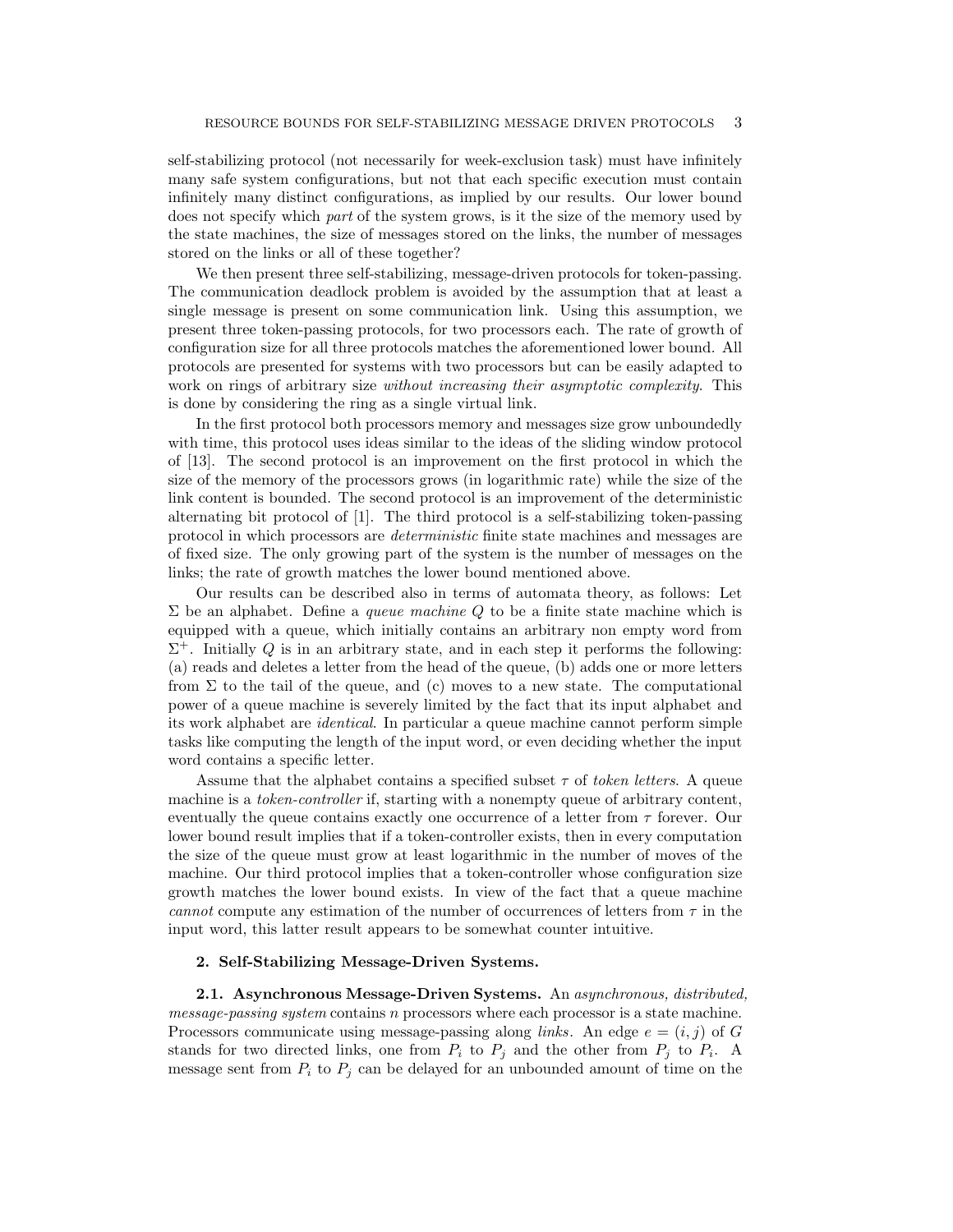connecting link. Messages which did not reach their destination yet, are stored on the link and transferred in FIFO (First In First Out) order.

A processor is uniquely defined by the set of its atomic steps. Whenever a processor is active it executes one of its atomic steps. In a message-driven protocol an atomic step of any processor  $P$  begins with a **receive** operation in which  $P$  receives a message from one of its incoming links. The atomic step ends with zero or more send operations in which  $P$  sends messages along some of its outgoing links. An atomic step a of  $P_i$  is defined by  $a = (i, s_{i_1}, (e, msg), (e_1, msg_1), (e_2, msg_2) \cdots (e_\ell, msg_\ell), s_{i_2})$ meaning that:  $P_i$  is in state  $s_{i_1}$ , e is the link through which  $P_i$  receives the message  $msg, e_1, e_2, \dots, e_\ell$  are the outgoing links along which  $P_i$  sends  $msg_1, msg_2, \dots, msg_\ell$ , respectively and  $s_{i_2}$  is the state of  $P_i$  following the execution of this atomic step.

Let  $n$  and  $m$  be the number of processors and links respectively in the system. For  $1 \leq i \leq n$  denote by  $S_i$  the set of states of  $P_i$ . A configuration of the system is a vector of states of all processors together with  $m$  lists, a list for every link, of messages stored on that link. A configuration is denoted by  $c=(s_1 \times s_2 \times \cdots s_n \times s_n)$  $M_{e_1} \times M_{e_2} \cdots \times M_{e_j} \dots \times M_{e_m}$  where  $s_i \in S_i$ ,  $1 \leq i \leq n$ , and  $M_{e_j}$  is a list of the messages stored on  $e_j$ , for  $1 \leq j \leq m$ . Let c be a configuration as above, and let  $a = (i, s_{i_1}, (e, msg), (e_1, msg_1), (e_2, msg_2) \cdots (e_{\ell}, msg_{\ell}), s_{i_2})$  be an atomic step. a is applicable to  $(P_i \text{ in})$  c, if  $P_i$  is in state  $s_{i_1}$  in c and msg is the first message stored on e in c.

Application of  $a$  to  $c$  yields the *result* configuration  $c'$ . We denote this fact by  $c \stackrel{a}{\rightarrow} c'$ . A sequence of atomic steps,  $A = (a_1, a_2, \cdots)$ , is applicable to configuration  $c_0$ , if the first atomic step in the sequence,  $a_1$ , is applicable to  $c_0$ , the second atomic step is applicable to  $c_1$  where  $c_0 \stackrel{a_1}{\rightarrow} c_1$ , and so on. An execution,  $E = (c_0, a_1, c_1, a_2, \cdots)$  is a (finite or infinite) sequence which starts with some arbitrary configuration  $c_0$  and for every  $i > 0$ ,  $c_{i-1} \stackrel{a_i}{\rightarrow} c_i$ , that is: the sequence of atomic steps  $A = (a_1, a_2, \cdots)$  is applicable to  $c_0$ . Note: Since we deal with self-stabilizing systems we do not assume any particular initial configuration, every configuration is a valid initial configuration. Execution  $E$  is *fair* if every atomic step that is applicable infinitely often is executed infinitely often.

Each execution  $E$  defines a partial order on the atomic steps of  $E$  by the relation happened before of Lamport in [18]:

- 1. If  $a_i$  and  $a_j$  are atomic steps executed by the same processor in E and  $a_i$ appears before  $a_j$  in E, then  $a_i$  happened before  $a_j$ .
- 2. If during  $a_i$  the message msg is sent and during  $a_j$  the same message msg is received, then  $a_i$  happened before  $a_j$ .
- 3. If  $a_i$  happened before  $a_j$  and  $a_j$  happened before  $a_k$  then  $a_i$  happened before  $a_k$ .

We also adopt the definition of *concurrent* atomic steps from [18]: atomic steps  $a_1 \cdots a_k$  are said to be *concurrent* in an execution E if for  $1 \leq i < j \leq k$ ,  $a_i$  does not happen before  $a_j$  and  $a_j$  does not happen before  $a_i$  in E. The following proposition gives a sufficient condition for a set of steps to be concurrent in some execution:

PROPOSITION 2.1. Let  $P_{i_1}, \cdots, P_{i_k}$  be k distinct processors and let  $\{a_1, \cdots, a_k\}$ be a set of atomic steps where  $a_j$  is applicable to  $P_{i_j}$ ,  $1 \leq j \leq k$  in some configuration c. Then there exists an execution in which the atomic steps  $a_1 \cdots a_k$  are concurrent.

*Proof.* Observe that once step a is applicable to processor P in configuration c, step  $\alpha$  remains applicable to  $P$  in all subsequent configurations. The execution  $E$ is defined as the execution that starts from c, in which processors  $P_{i_1}, \dots, P_{i_k}$  are activated one after the other, and each processor  $P_{i_j}$  executes  $a_j$ . The proof follows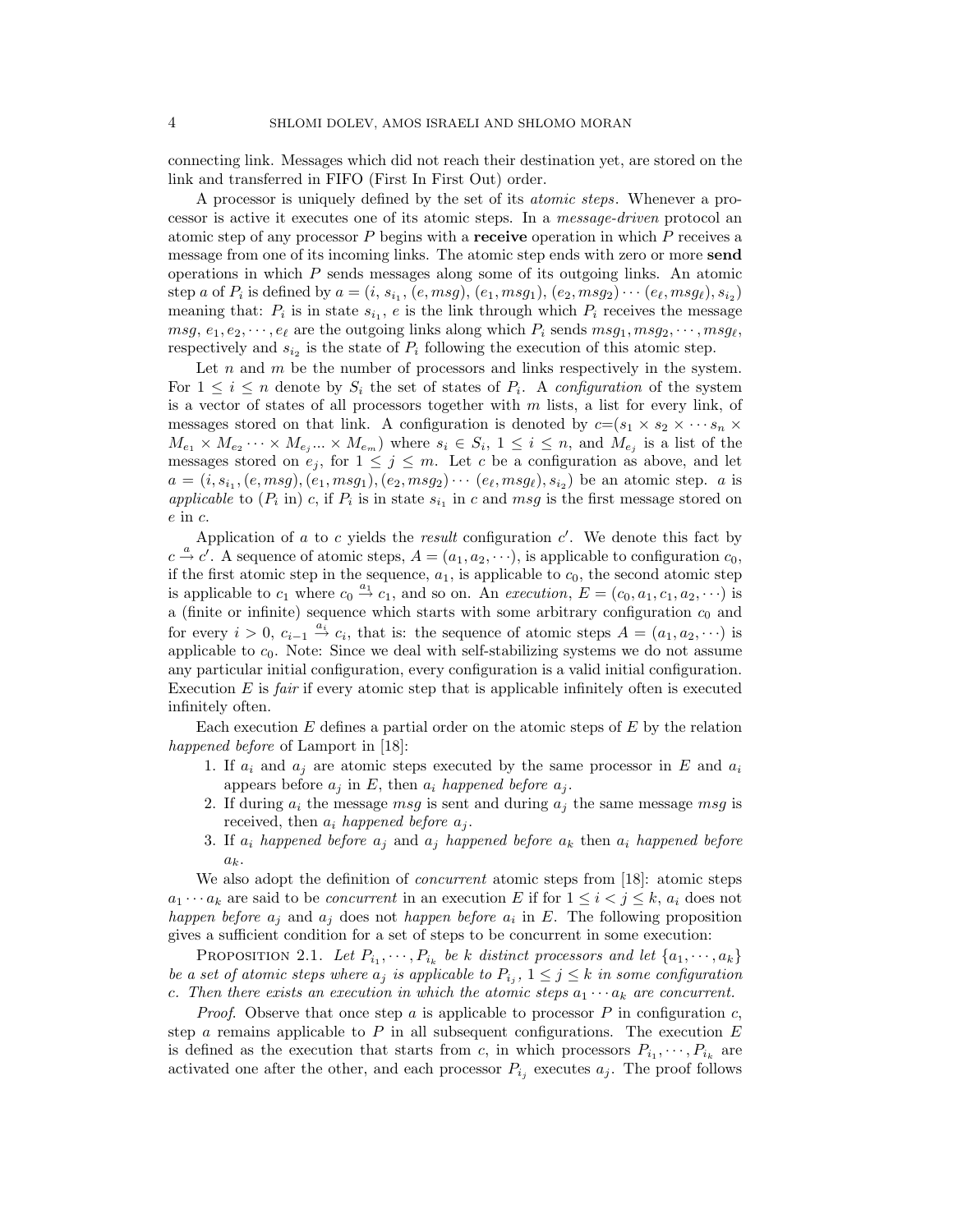since the processors are distinct and since in  $E$ , no message that was sent during  $a_i$ ,  $1 \leq j \leq k$ , is received before  $a_k$  is executed. Note that the proposition holds for any system in which once some step is applicable it remains applicable as long as it is not executed.

An asynchronous protocol,  $PR$ , is defined by a set of  $n$  processors. By the above definitions, an asynchronous protocol defines a set of executions that satisfy the following:

- 1. Let  $E = (c_0, a_1, c_1, a_2, \cdots)$  be an arbitrary execution of PR. Then every prefix of  $E$  is also an execution of  $PR$ .
- 2. Let  $E = (c_0, a_1, c_1, a_2, \dots, a_r, c_r)$  be arbitrary finite execution of PR. Then for every atomic step a and configuration c, satisfying  $c_r \stackrel{a}{\rightarrow} c$ , PR has an execution  $E \circ (a, c)^1$ .

2.2. Self-Stabilizing Message-Driven Protocols. A self-stabilizing system demonstrates a *legitimate behavior* some time after it is started from an arbitrary configuration. A natural way to specify a behavior in an abstract way is by a set of sequences of configurations. We define tasks as sets of legitimate-sequences. The semantics of any specific task is expressed by requirements on its sequences. Intuitively each legitimate sequence can be thought of as an execution of a protocol but we do not require it formally. For instance, the mutual-exclusion task is defined as the set of sequences of configurations which satisfy: Each processor has a subset of its states called critical section; in each configuration, at most one processor is in its critical section, and every processor is in its critical section in infinitely many configurations. To formally define a task  $T$ , one should specify for each possible system  $ST$ , a set of legitimate sequences for  $ST$ . The task T is defined as the union of the legitimate sequence set over all possible systems. A configuration  $c$  of a system is safe with respect to a task T and a protocol  $PR$  if any fair execution of  $PR$  starting from c belongs to T.

In proving lower bound results on self-stabilizing message-driven protocols, we assume that the system can recover from a communication deadlock (called deadlock from now on). In other words: When we prove our lower bounds, we assume only that the protocol stabilizes in executions in which no deadlock occurs. For this purpose, we distinguish between two types of deadlocks: *global* and *local*. A configuration  $c$  is a global deadlock configuration if no atomic step is applicable to  $c$ . Our first lower bound holds for asynchronous systems that can recover from global deadlocks by applying a global time-out mechanism. This abstract mechanism initiates a system in a global deadlock configuration to a default initial configuration, after which no deadlock occurs. Below we bring the requirement for self-stabilizing systems equipped with a global time-out mechanism. In this definition the system is required to reach a safe configuration in every infinite fair execution. Note that by our definition an infinite fair execution does not have a deadlock configuration.

[Self-Stabilization] - assuming global time-out mechanism

Let  $PR$  and  $LE$  be a message driven protocol and set of legitimate sequences, respectively. Protocol  $PR$  is self-stabilizing relative to  $LE$ , if for every c, there is an execution of  $PR$  that starts with c and every such infinite fair execution reaches a safe configuration with respect to  $LE$  and  $PR$ .

Later on, we prove a lower bound that holds for systems immuned from a stronger type of communication deadlock called local deadlock. Processor  $P$  is in a local

<sup>&</sup>lt;sup>1</sup> For sequences  $S_1$  and  $S_2$ ,  $S_1 \circ S_2$  denotes the concatenation of  $S_1$  and  $S_2$ .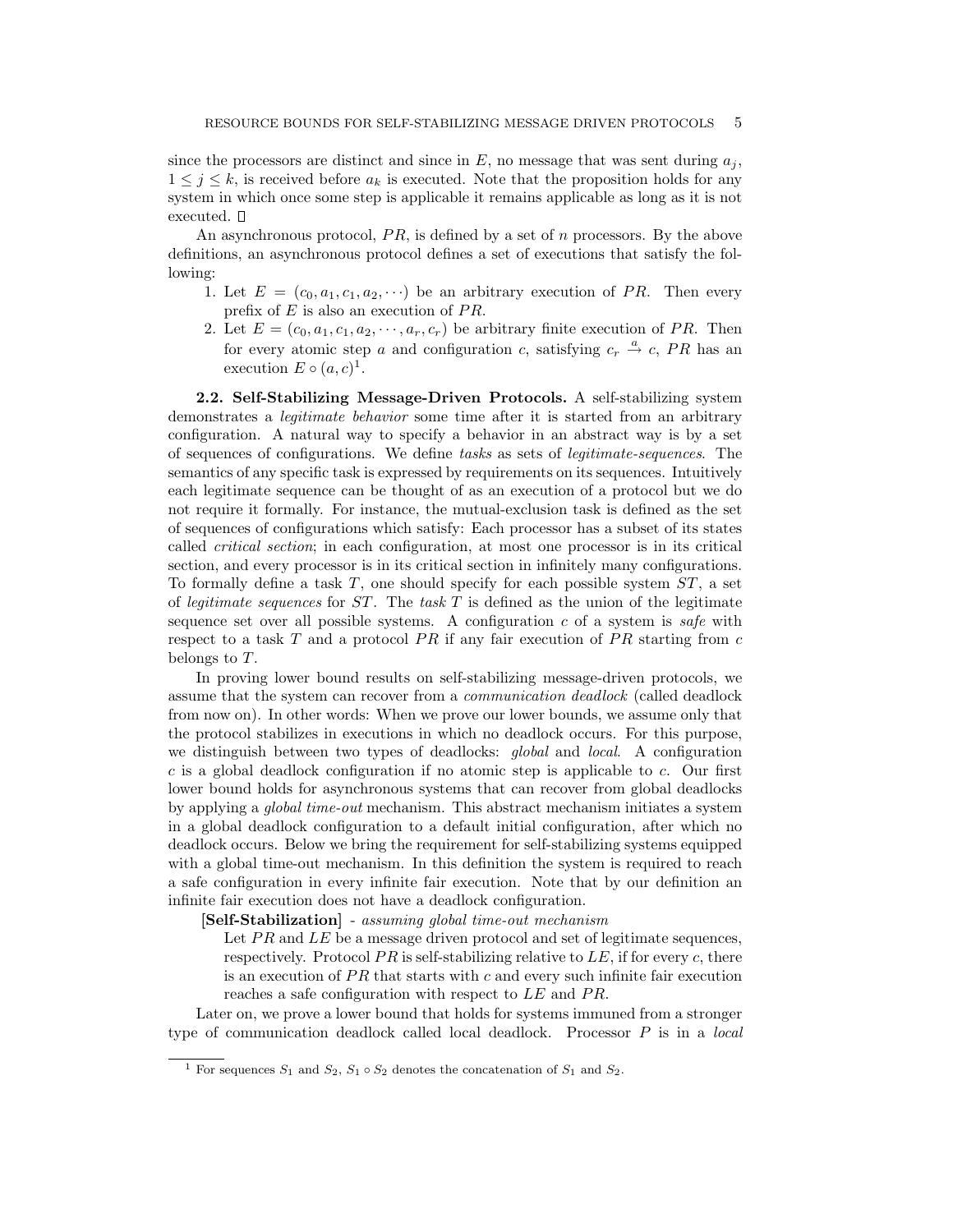deadlock during execution  $E$ , if  $P$  is activated (i.e. executes an atomic step) only finitely many times during  $E$ . The second lower bound holds for systems equipped with an abstract *local* time-out mechanism which prevents such executions (e.g. by enabling each processor which is idle for a sufficiently long time to initiate the system to some default configuration after which no deadlock is possible). Note that a local time-out mechanism is strictly stronger than a global time-out mechanism.

[Self-Stabilization] - assuming local time-out mechanism

Let  $PR$  and  $LE$  be a message driven protocol and set of legitimate sequences, respectively. Protocol  $PR$  is sellf-stabilizing relative to  $LE$ , if for every c, there is an execution of  $PR$  that starts with c, and every such infinite fair execution, in which each processor is activated infinitely often, reaches a safe configuration with respect to  $LE$  and  $PR$ .

3. Lower Bound. In this section we prove a lower bound on the rate in which the configuration size grows along every execution of any protocol for a large class of tasks called weak-exclusion. This class contains all non-trivial tasks which require continuous changes in the system's configuration; in particular this class includes both  $\ell$ -exclusion and token-passing. For an execution E, denote by  $\mathcal{A}_i(E)$  the set of distinct atomic steps executed by  $P_i$  during E. A task belongs to the class weak-exclusion if its set of legitimate sequences, LE, satisfies:

[WE]- For any  $E \in LE$  there exists a set of two or more atomic steps  $B = \{a_{i_1}, \dots, a_{i_m}\}$  $a_{i_k}$ ,  $k \leq n$ , where  $a_j \in \mathcal{A}_{i_j}(E)$ , such that the atomic steps in B are never concurrent during E.

We first consider self-stabilizing protocols for systems equipped with a global timeout mechanism. For these protocols we prove that in every execution (in which no communication deadlock occurs) all configurations are distinct. From this we conclude that the configuration size of every self-stabilizing protocol which realizes any weakexclusion task is at least logarithmic in the number of steps executed by the protocol. Throughout the proof we assume that  $PR$  is a self-stabilizing, message-driven protocol for an arbitrary weak-exclusion task, in a system with a global time-out mechanism. At the end of this section, we present a slightly weaker lower bound for systems with a local time-out mechanism.

For any configuration c and any link  $e$ , denote by  $M_e^c$  the sequence of messages present on e in c. For any execution E, denote by  $M_{e,s}^E(M_{e,r}^E)$  the sequence of messages sent (received) along  $e$  during  $E$ .

PROPOSITION 3.1. For every execution  $E = (c_0, a_1, \dots, a_r, c_r)$  and for every link  $e, M_e^{c_0} \circ M_{e,s}^E = M_{e,r}^E \circ M_e^{c_r}.$ 

*Proof.* The left hand side of the equation contains the messages present on  $e$  in  $c_0$ , concatenated with the messages sent during E, through e. The right hand side of the equation contains the messages received during  $E$  through  $e$ , concatenated with the messages left on  $e$  in  $c_r$ . It is not hard to verify that both sides of the equation represent the same sequence of messages.

An execution  $E = (c_0, a_1, \dots, c_{\ell-1}, a_{\ell}, c_{\ell})$  whose result configuration  $c_{\ell}$  is equal to its initial configuration  $c_0$  is called a *circular* execution. A link e is *active* in a circular execution  $E$  if some messages are received (and hence, by the circularity of E, some messages are sent) along e in E. Repeating a circular execution  $E$  forever yields an infinite execution  $E^{\infty}$  which is not necessarily fair — The original execution may have an applicable step  $\alpha$  which is never executed during  $E$ . The step  $\alpha$  is applicable throughout  $E^{\infty}$  but it is never executed. To avoid this problem the original circular execution is changed by removing all messages from links that are not active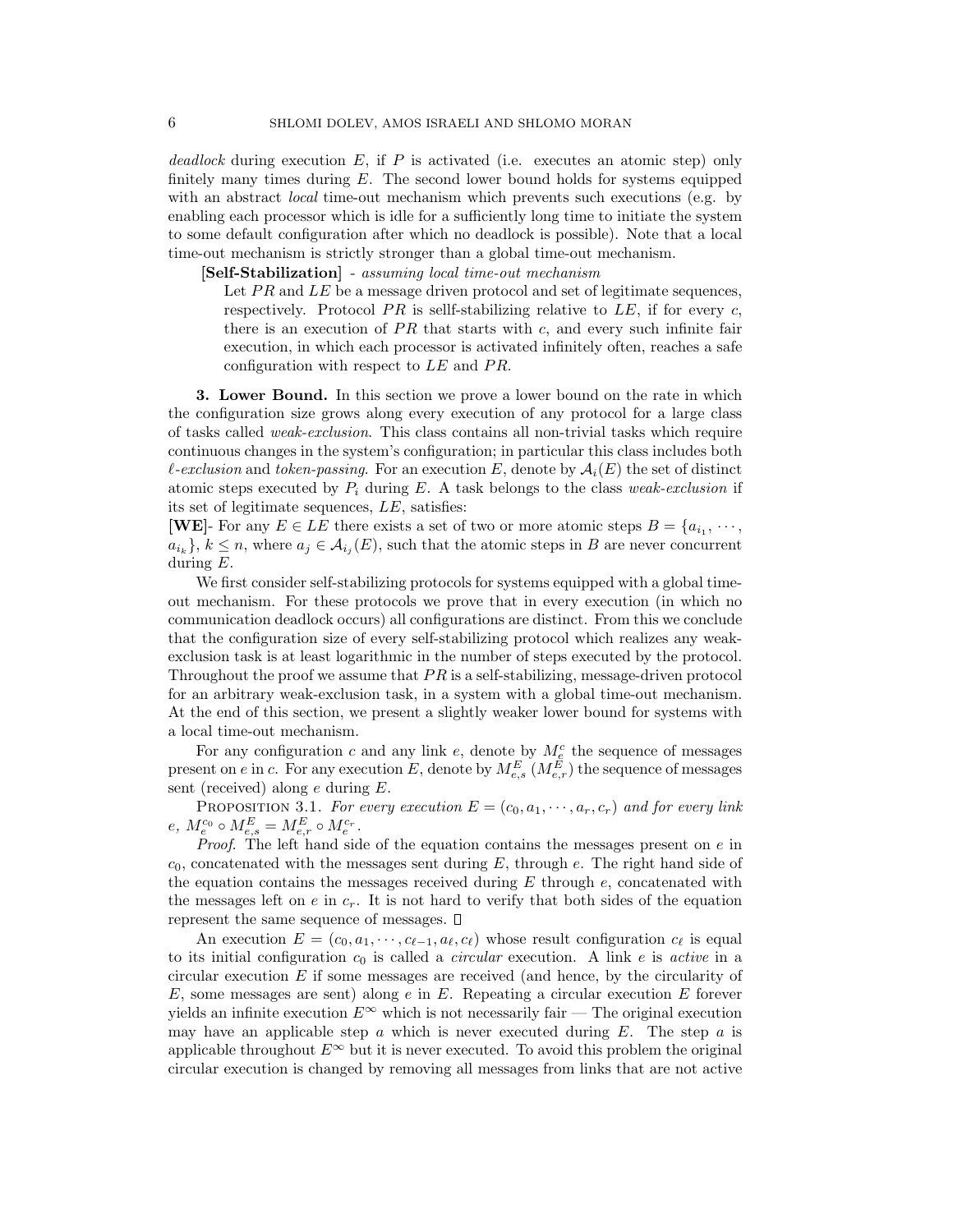throughout  $E$ . The result execution, which is still called  $E$  is still circular and its infinite repetition  $E^{\infty}$  is a fair infinite execution. Observe that an execution in which a certain configuration appears more than once has a circular sub-execution,  $\overline{E}$  =  $(c_i, a_{i+1}, \dots, a_{i+\ell}, c_{i+\ell}) \equiv (\overline{c_0}, \overline{a_1}, \dots, \overline{a_\ell}, \overline{c_\ell})$ , where  $c_i = c_{i+\ell} = \overline{c_0} = \overline{c_\ell}$ . Thus, to show that in every execution of  $PR$  all the configurations are distinct, we assume that PR has a circular sub-execution  $\overline{E}$  and reach a contradiction by showing that  $PR$  is not self-stabilizing.

Using  $\overline{E}$ , we now construct an initial configuration  $c_{init}$  by changing the list of messages in transit on the system's links. For each link e, the list of messages in transit on  $e$ , at  $c_{init}$ , is obtained by concatenating the list of messages in transit on  $e$ at  $\overline{c_0}$  with the list of all messages sent on e during E. Roughly speaking, the effect of this change is creating an additional "layer" of messages that helps to decouple each send from its counterpart *receive* and achieve an additional flexibility in the system which enables the proof of the lower bound: Formally,  $c_{init}$  is obtained from  $\overline{c_0}$  as follows:

- The state of each processor in  $c_{init}$  is equal to its state in  $\overline{c_0}$ .
- For any active link in  $\overline{E}$ ,  $M_e^{c_{init}} = M_e^{\overline{c_0}} \circ M_{e,s}^E$  and for any non-active link in  $\overline{E}$ ,  $M_e^{c_{init}}$  is empty.

Let  $\overline{A}(i)$  be the sequence of atomic steps executed by  $P_i$  during  $\overline{E}$ . Define  $merge(\overline{A})$  to be the set of sequences obtained by all possible mergings of all sequences  $\overline{A}(i)$ ,  $1 \leq i \leq n$ , while keeping the internal order in each  $\overline{A}(i)$ . Note that all the sequences in  $merge(\overline{A})$  have the same finite length and contain the same atomic steps in different orders.

LEMMA 3.2. Every  $A \in merge(\overline{A})$  is applicable to  $c_{init}$ , and the resulting execution,  $E_A = (c_{init}) \circ A$ , is a circular execution of PR.

*Proof.* Let A be an arbitrary sequence in  $merge(\overline{A})$  and let  $P_i$  be an arbitrary processor of the system. Then we have: (i) The initial state of  $P_i$  in  $c_{init}$  is equal to its initial state in  $\overline{c_0}$ . (ii) In  $c_{init}$  all messages which  $P_i$  receives during E are stored on  $P_i$ 's appropriate incoming links in the right order. (iii) The atomic steps of  $P_i$ appear in  $A$  in the same order they appear in  $A(i)$ . (i) - (iii) above imply that the sequence A is applicable to  $c_{init}$ , and the application of A to  $c_{init}$  yields an execution,  $E_A$ , with result configuration,  $c_{res}$  whose state vector is equal to the state vector of  $c_{init}$  and in which for every active link  $M_{e,s}^{E_A} = M_{e,s}^{E}$  and  $M_{e,r}^{E_A} = M_{e,r}^{E}$ .

To prove that the obtained execution is circular it remains to be shown that the content of every link in the result configuration,  $c_{res}$ , is equal to its content in  $c_{init}$ i.e.  $M_e^{c_{init}} = M_e^{c_{res}}$ . For any arbitrary link e it holds that:

1.  $M_e^{c_{init}} \circ M_{e,s}^E = M_{e,r}^E \circ M_e^{c_{res}}$  (by Proposition 3.1 and by the fact that  $M_{e,s}^{E_A} =$  $M_{e,s}^E$  and  $M_{e,r}^{E_A} = M_{e,r}^E$ .

2.  $M_{e}^{\overline{c_0}} \circ M_{e,s}^E = M_{e,r}^E \circ M_{e}^{\overline{c_0}}$  (by Proposition 3.1 and the circularity of  $\overline{E}$ ). Replacing  $M_e^{c_{init}}$  in equation 1 with its explicit contents yields:

3.  $M_{e}^{\overline{c_{0}}}\circ M_{e,s}^{E}\circ M_{e,s}^{E}=M_{e,r}^{E}\circ M_{e}^{c_{res}}.$ 

Using equation 2 to replace  $M_{e,\sigma}^{\overline{c_0}} \circ M_{e,s}^E$  by  $M_{e,r}^E \circ M_{e}^{\overline{c_0}}$  in equation 3 gives:

4.  $M_{e,r}^{E} \circ M_{e}^{\overline{c_{0}}}\circ M_{e,s}^{E}=M_{e,r}^{E}\circ M_{e}^{c_{res}}.$ 

Dropping  $M_{e,r}^E$  from the two sides of equation 4 yields the desired result:  $M_e^{c_{init}} =$  $M_{e}^{\overline{c_0}} \circ M_{e,s}^E = M_e^{c_{res}},$  which proves the lemma.

Define  $blown(\overline{E})$  to be the set of executions whose initial sate is  $c_{init}$  and whose sequence of atomic steps belongs to  $merge(\overline{A})$ . Notice that, for every circular execu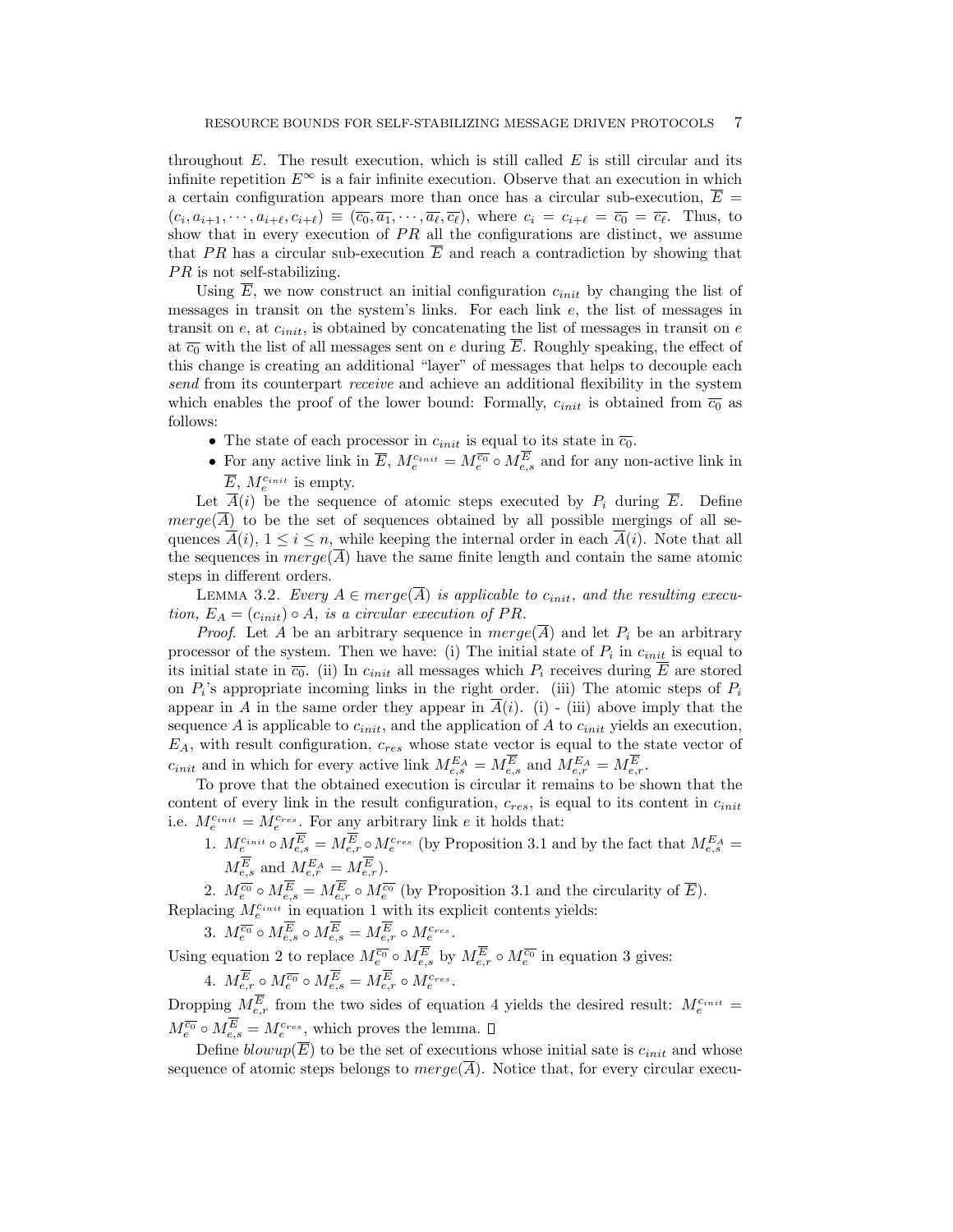tion  $\overline{E}$  and for every execution  $E \in blowup(\overline{E})$  it holds that  $\mathcal{A}_i(\overline{E}) = \mathcal{A}_i(E)$ .

LEMMA 3.3. For any set of atomic steps  $B = \{a_1, \dots, a_k\}, k \leq n$ , where  $a_j \in$  $\mathcal{A}_{i_j}(\overline{E}),$  there is an execution  $E \in blowup(\overline{E})$  that contains a configuration for which all the atomic steps in B are concurrent.

*Proof.* For notational simplicity, assume that  $k = n$  and that  $B = \{a_1, a_2, \dots, a_n\}$ . Let  $A \in merge(\overline{A})$  be the sequence constructed as follows: first take all the steps in  $\overline{A}(1)$  that precede  $a_1$ , then take all the steps in  $\overline{A}(2)$  that precede  $a_2,...$ , then take all the steps in  $\overline{A}(n)$  that precede  $a_n$ . Applying the sequence constructed so far to  $c_{init}$  results in a configuration in which all the  $a_i$ 's are applicable. This sequence is completed to a sequence A in  $merge(\overline{A})$  by taking the remaining atomic steps in an arbitrary order, which keeps the internal order of each  $\overline{A}_i$ .

LEMMA 3.4. Let  $PR$  be a self-stabilizing, message-driven protocol for an arbitrary weak-exclusion task  $T$ , in a system with a global time-out mechanism. If  $PR$  has a circular execution  $\overline{E}$  then PR has an infinite fair execution  $E^{\infty}$  none of whose configuration is safe for T.

*Proof.* Let E be an arbitrary execution in  $blown(\overline{E})$ . Define  $E^{\infty}$  to be the infinite execution obtained by repeating E forever). By the definition of  $blown(\overline{E})$ ,  $E^{\infty}$  is fair. So it remains to show that no configuration in  $E^{\infty}$  is safe.

Assume by way of contradiction that some configuration  $c_0$  in  $E^{\infty}$  is safe. Now, we construct a finite circular execution  $E'$  whose sequence of atomic steps  $A'$  is obtained by concatenating sequences from  $merge(\overline{A})$ , that is  $\mathcal{A}_i(E') = \mathcal{A}_i(\overline{E})$ . Since PR is a protocol for some weak-exclusion task,  $E'$  should have some set of atomic steps  $B = \{a_1, \dots, a_k\}$ , where  $a_j \in \mathcal{A}_{i_j}$  that are never applicable for a single configuration c during  $E'$ . We reach a contradiction by refuting this statement for  $E'$ : For this we choose some arbitrary enumeration  $\mathcal{B} = B_1, \cdots, B_s$ , of all the sets containing n atomic steps of n distinct processors. Execution  $E'$  is constructed by first continuing the computation from  $c_0$  as in E until configuration  $c_{init}$  is reached. Then apply Lemma 3.3 to extend E' by s consecutive executions  $E_1, \dots, E_s$ , where  $E_k$ ,  $1 \leq k \leq s$ contains a configuration in which all the steps in  $B_k$  are applicable and that ends with  $c_{init}$ . The proof follows. Note: Execution  $E'$  can be repeated forever to obtain an infinite execution which does not have any suffix in  $LE$ , thus, the protocol  $PR$  is not even pseudo self-stabilizing (see [3]).  $\square$ 

The proof for the lower bound is completed by the following theorem:

THEOREM 3.5. Let  $PR$  be a self-stabilizing, message-driven protocol for an arbitrary weak-exclusion task, in a system with a global time-out mechanism. For every execution E of PR, all the configurations of E are distinct. Hence, for every  $t > 0$ , the size of at least one of the first t configurations in E is at least  $\lceil \log_2(t) \rceil$ .

*Proof.* Assume by way of contradiction that there exists an execution  $E$  of  $PR$  in which not all the configurations are distinct, then  $E$  contains a circular sub-execution,  $\overline{E}$ . By Lemma 3.4, there exists an infinite execution E' of PR, which is obtained by an infinite repetition of some execution from  $blown(E)$ , and which never reaches a safe configuration, a contradiction.  $\Box$ 

For proving a similar lower bound to systems with a local time-out mechanism the definition of a circular execution must be modified. Removing messages from non active links to construct an infinite execution from  $E$  as in the proof of Theorem 3.5 may yield an infinite execution in which some processor is enabled only finitely many times. In order to allow repetitions of finite executions to form an infinite fair execution, in which every processor is active infinitely often, we require that each such finite execution contains an atomic step of each processor in the system. For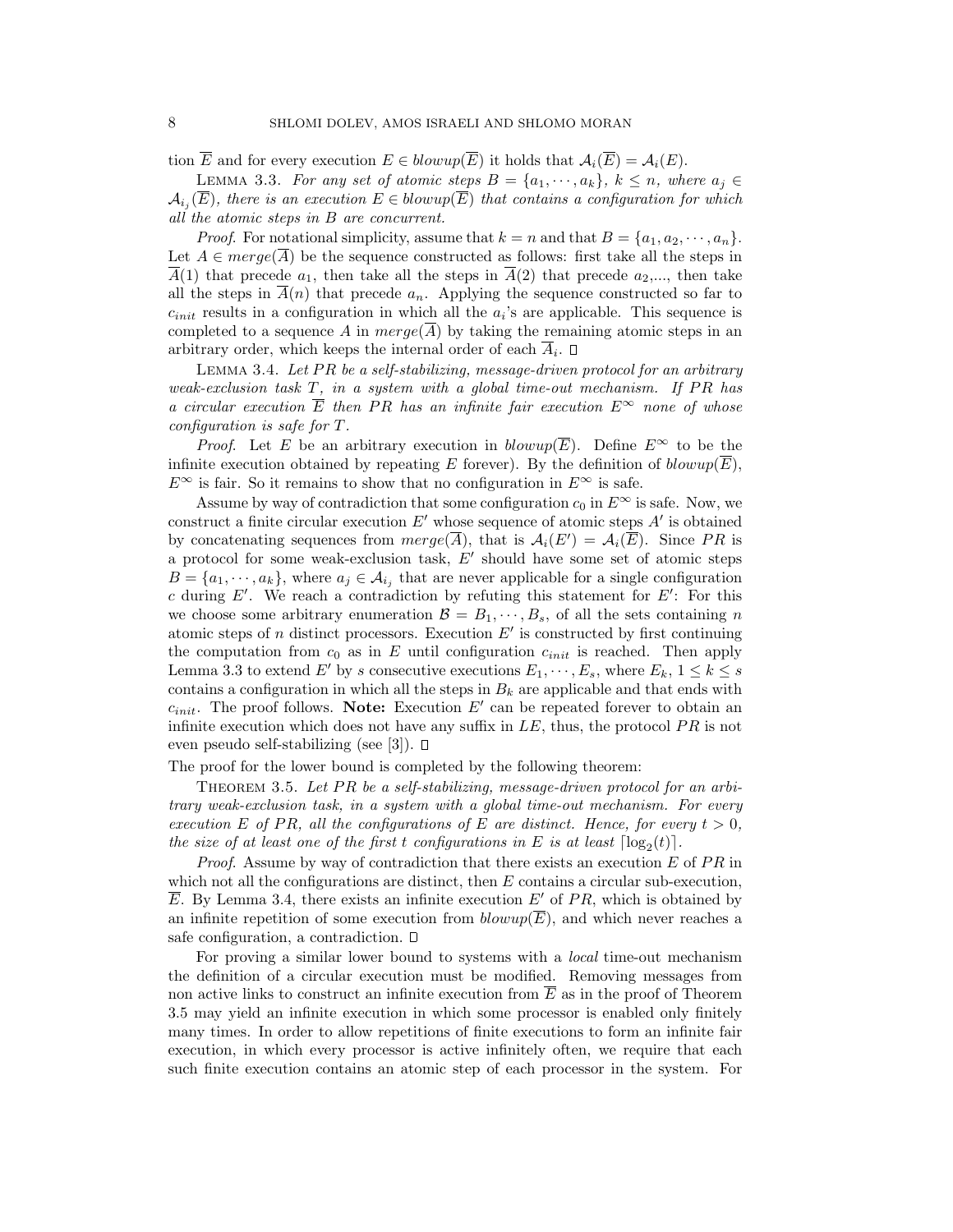this we need the concept of a *round* of an execution: Let  $E'$  be a minimal prefix of an execution  $E$  in which every processor receives a message;  $E'$  is the first round of E. Let E'' be the suffix of E which satisfies  $E = E' \circ E''$ . The second round of E is the first round of  $E''$ , and so on. Let  $E_i$  be the prefix that contains the first i atomic steps of E. Let  $t_i = R(E_i)$  be the number of rounds in  $E_i$ . The next theorem presents a lower bound for systems equipped with a local time-out mechanism. The proof is similar to the proof of Theorem 3.5.

THEOREM 3.6. Let PR be a self-stabilizing, message-driven protocol for an arbitrary weak-exclusion task, in a system with a local time-out mechanism. For every execution  $E$  of  $PR$ ,  $E$  does not contain a circular sub-execution which contains a complete round. From this we conclude that in each execution of  $PR$ ,  $E$ , the first t rounds contain at least t distinct configurations. Hence, for every  $t > 0$ , the size of at least one configuration in  $E_i$ , is at least  $\lceil \log_2(t_i) \rceil$ . In particular, in any fair execution, the configuration size is unbounded.

4. Upper Bound. The *token-passing* task is defined informally as a set of executions in which a single token is present in the entire system and is passed fairly among the system's processors. Token-passing is a special case of mutual-exclusion since possession of the single token can be interpreted as a permission to enter the critical section. For this reason token-passing also satisfies the weak-exclusion property, and hence the lower bound of section 3 holds for it. In particular, it means that any self-stabilizing, message-driven protocol  $PR$  for token-passing must use some unbounded resource, since in any infinite execution the system size grows beyond any bound. In this section we present three self-stabilizing, token-passing protocols for systems of two processors. In each protocol the configuration size grows during every execution at a rate that matches the lower bound. Each of these protocols can be easily adapted to work on rings of arbitrary size without increasing its asymptotic complexity, by considering the ring as a single virtual link. Similar ideas can be used for adapting the protocols to arbitrary rooted tree systems.

By a standard symmetry argument there exists no self-stabilizing, deterministic, token-passing protocol if the processors are identical. Hence, in this section we assume that the system consists of two distinct processors, called *sender* and *receiver*, connected by two links: The first link carries messages from the sender to the receiver while the second link carries messages from the receiver back to the sender. The receiver processor is identical in all three protocols and it is probably the simplest possible finite-state machine. Its program is to copy each message it receives from its incoming link to its outgoing link without any alteration. To the outside world, the combined behavior of the receiver and the two links looks like the behavior of a single queue whose head and tail are used by the receiver. In our analysis we ignore the receiver and consider systems with a single processor, the sender, communicating with itself using a single link on which messages are kept in FIFO order. In each step the sender consumes a message from the head of the link and puts one (or more) messages back at the tail of the link. Tokens are represented by a special symbol, T, which is appended to some of the messages. Our protocols specify the messages that carry a token, but they do not use explicitly the token symbol  $T$ , The protocol should guarantee that eventually there is a unique message in the system to which T is appended. All our protocols assume that initially there is at least one message on the link (this assumption is weaker than both the global and the local versions of the time-out mechanism). With this last assumption, the requirement that the link never becomes empty is equivalent to the requirement that whenever a message is received,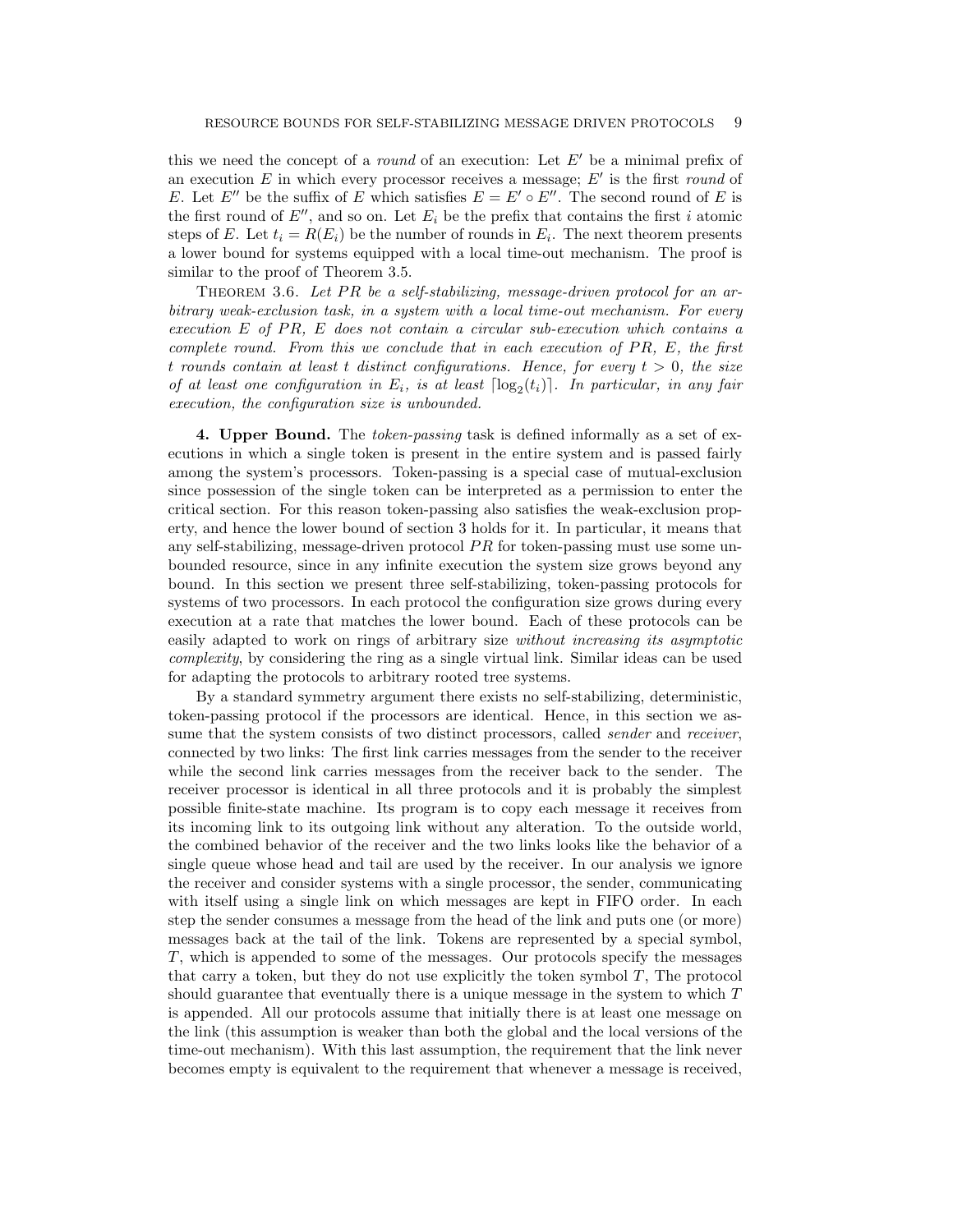at least one message is sent. Hence in every step of the protocol the sender receives the message on the head of the (single) link and then puts one or more messages at the link's end. The three protocols we present are:

Protocol 1: In this protocol the sender is an infinite state machine, and in every execution the link capacity is unbounded.

Protocol 2: In this protocol the sender is an infinite state machine, but in each infinite execution the link capacity is bounded (the bound for each specific execution depends on its initial configuration).

Protocol 3: In this protocol both processors are finite state machines.

1 do forever

```
2 receive(msq_counter)
3 if msg\_counter \geq counter then (* token arrives *)
4 begin (* send new token *)5 counter:= msg\_counter + 16 send(counter, T)
7 end
8 else send(counter)
9 end
```
## Fig. 1. protocol 1

protocol 1 (of the sender) appears in Figure 1. The sender uses a variable called counter. Each message consists of the present value of counter, possibly with the token symbol  $T$ . Whenever the sender receives a message whose counter value,  $mg\_counter$ , is not smaller than *counter*, it sets *counter*  $:= msg\_counter + 1$  and sends this new value of *counter* together with the token  $T$ ; otherwise the sender just sends the current value of *counter* (without the token  $T$ ). The token letter  $T$  is not used by the protocol itself. The correctness of the protocol is based on the fact that eventually the value of counter will be larger than all the values that appear in the messages present on the link in the initial configuration. The asymptotic size of *counter* in each execution is  $\Omega(\log t)$ , where t is the number of messages sent. The details of the proof are omitted.

4.1. Aperiodic Sequences. Protocols 2 and 3 use the following method: each message is associated with some ternary number which is called color. The protocol considers any message whose color is different from the color of the previous message as carrying a token. The sender has a local variable called  $token\_{color}$ . At any given configuration the sender is sending a sequence of messages whose color is equal to (the value of) token color; at the same time the sender waits for a message whose color is equal to token color. As long as the sender receives messages of different colors it sends messages whose color is equal to *token color*. Once the sender receives a message whose color is equal to *token\_color*, it chooses a new *token\_color*, and initiates a new sequence of messages whose color is the new *token\_color* by sending the first message in this new sequence. This first message is carrying a (virtual) token. Then the sender continues sending messages of the new *token color* (without tokens), until it receives a message of the new *token color*, and so on. Our goal is to reach a configuration after which the link always holds at most two consecutive sequences of messages where the colors of all messages in each sequence are equal. In every step the sender consumes a single message from the first sequence whose color is the previous *token color* and produces one or more messages whose color is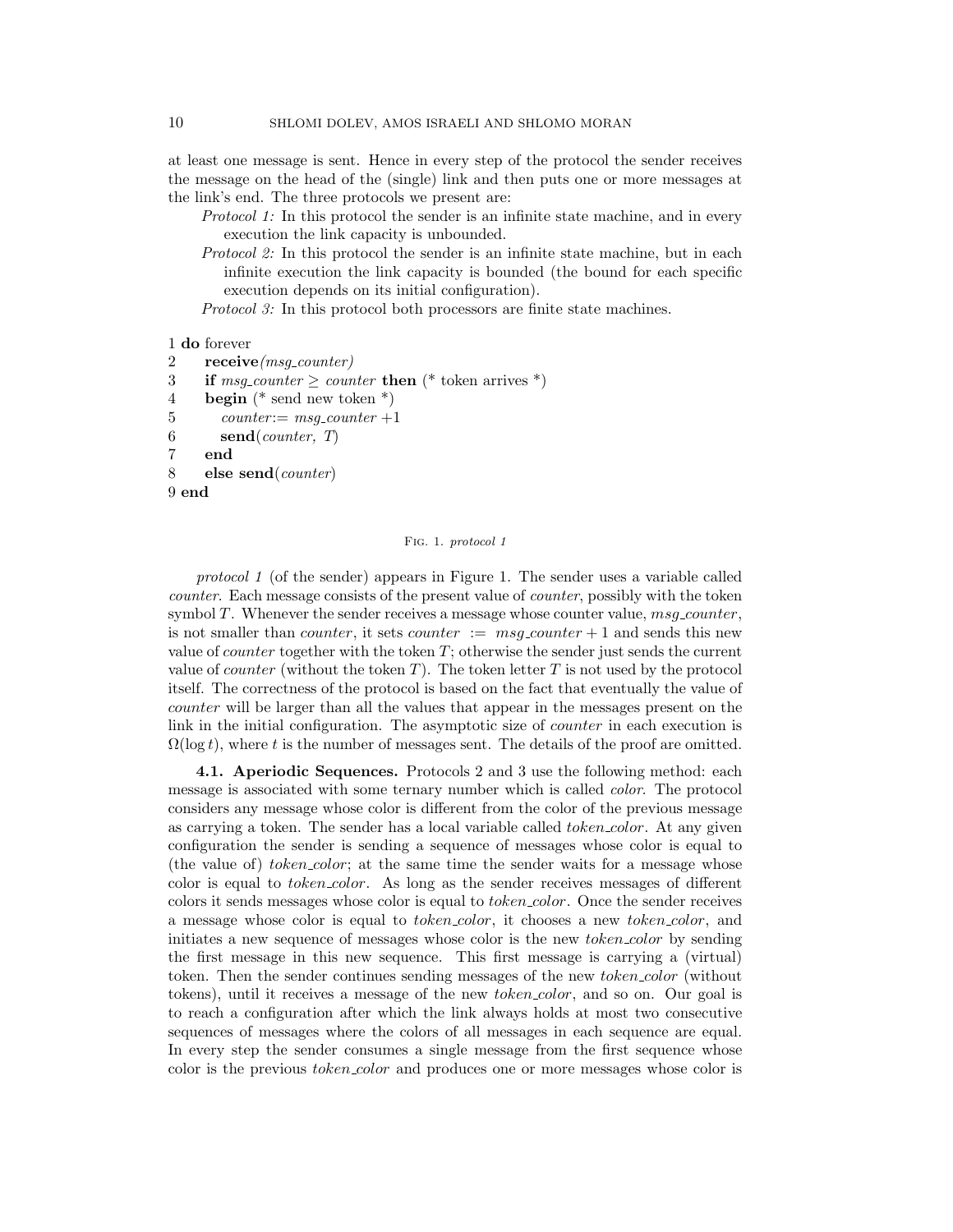equal to the present *token color*. After the last message whose color is the previous token\_color is consumed the link contains a single sequence of messages whose color is *token\_color*. In the next step the sender receives the (single) token carried by this sequence and sends it once again by initiating a new sequence of messages whose color is the new token color. In each of the described configurations there exists a single token which is carried by the first message of the sequence whose color is token\_color. The correctness of the protocols follows from the fact that the sequences of token-colors sent by the receiver is aperiodic, as defined below.

**Definition:** A sequence  $A = (a_1, a_2, \cdots)$  is *periodic* if for some positive integer k and for all  $i \geq 1$ ,  $a_i = a_{i+k}$ . The sequence A is *eventually periodic* if it has a suffix which is periodic. A is aperiodic if it is not eventually periodic.

Aperiodic sequences over the integers  $\{0, 1, 2\}$  were used in [1] in order to obtain self-stabilizing, data link protocols. Such sequences are created there either by a random number generator or by an infinite state machine (in the first case the algorithm is randomized). The elements of this sequence are used by the protocol of [1] whenever it has to decide on the ternary number to be sent with a new message. In this paper aperiodic sequences are generated by using a counter and the sequence xor defined below:

**Definition:** For an integer i,  $xor(i)$  is the sum of the bits (mod 2) in the binary representation of i (e.g.,  $xor(1) = xor(2) = 1, xor(3) = 0$ ). The sequence  $(xor(1), xor(2), \cdots)$  is denoted by xor.

As we show later, the sequence *xor* is aperiodic.

1 do forever

```
2 receive(color)
3 if color = token\_color then (* token arrives *)
4 begin (* send new token *)
5 token\_color := (color+wordarrow +\textit{or}(counter) + 1) \pmod{3}6 counter := counter +1
7 end
8 send(token_color)
9 end
```
#### Fig. 2. protocol 2

Protocol 2 (of the sender) which appears in Figure 2, is an improvement of the protocol that appears in [1] in the sense that it achieves the lower bound of the previous section. the sense that it achieves the lower bound of the previous section. (The amount of memory used for producing the aperiodic sequence is not addressed nor specified in  $[1]$ . In protocol 2 the sender keeps a counter in its local memory; whenever a message with a new color is sent the counter is incremented. The new color  $\in \{0, 1, 2\}$  is determined by the previous color and by applying xor to the counter. Roughly speaking, the correctness of the protocol is implied by the fact that since xor is aperiodic, the sequence of colors generated by the sender is aperiodic as well. The nature of the variables and the correctness proof of *protocol* 2 are easily derived from the description of *protocol* 3 and from its correctness proof, hence, they are omitted.

**4.2. Informal Description of Protocol 3.** We now present *protocol 3*, in which both processors are finite state machines. It is easily observed that when an aperiodic sequence is supplied by some external device, a finite state machine can use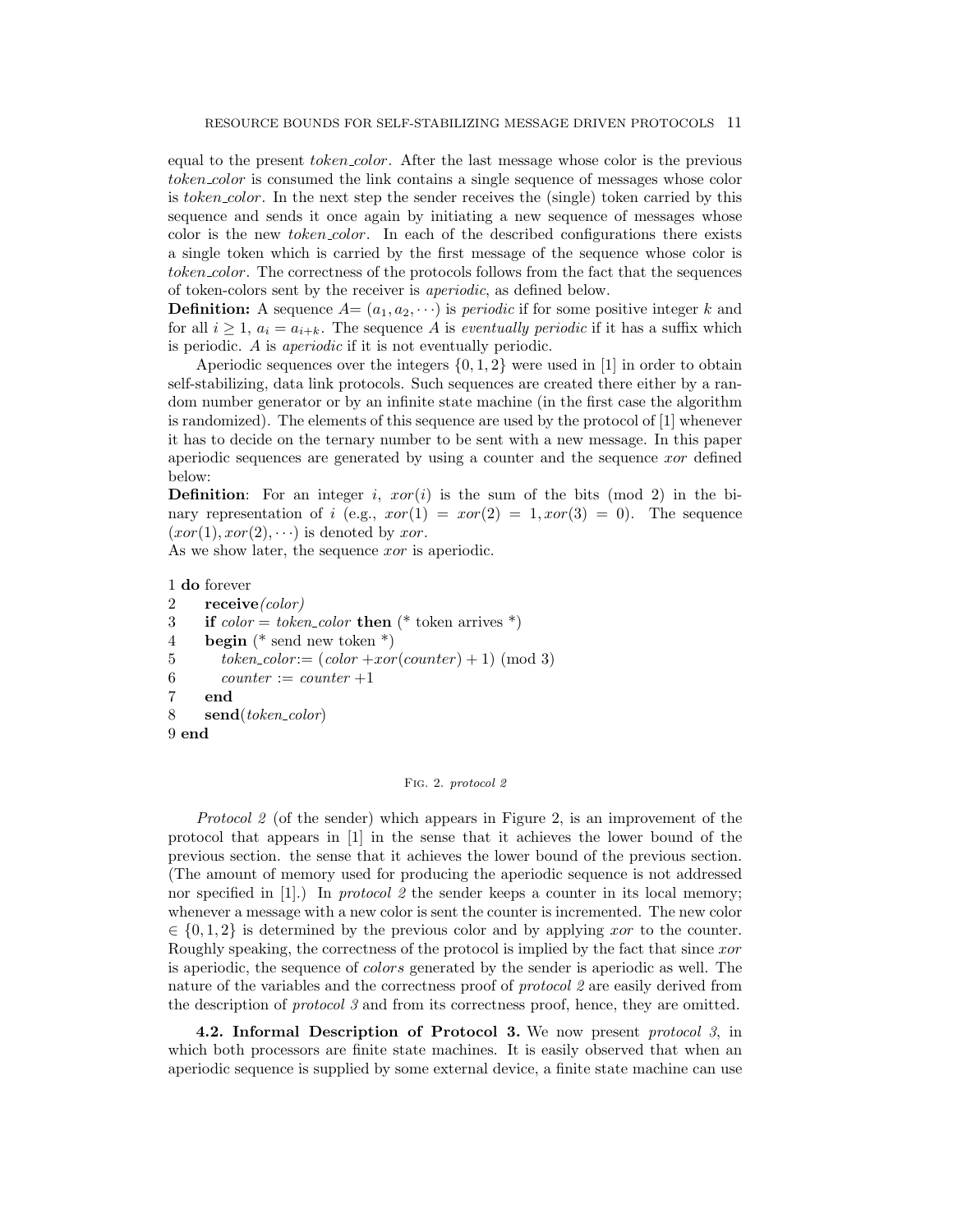this sequence to perform the protocol in [1]. Our construction uses the fact that the finite state machine augmented with the previously described FIFO link can generate an aperiodic sequence. The finite state machine uses the link both for message-passing and for generating the aperiodic sequence, while its size is kept within the optimal bound. Protocol 3 can be easily transformed to a self-stabilizing, data link protocol in which both processors are finite state machines.

*Protocol 3* appears in Figure 3. In this protocol each message is a pair  $(color, bit)$ , where  $color \in \{0,1,2\}$  and  $bit \in \{0,1\}$ . The local variables *color* and *token\_color* are ternary variables while the local variables *counter bit, counter xor, carry*, and new counter bit are binary. The binary xor operation is denoted by  $\oplus$ . For a sequence  $s = ( (color_1, bit_1), ..., (color_k, bit_k))$  of such messages,  $N(s)$  denotes the integer whose binary representation is  $bit_k$ ,  $bit_{k-1}$ , ...,  $bit_1$  (bit<sub>1</sub> is the least significant bit). A maximal sequence of consecutive messages of the same color sent by the sender is called a *block*. For each block b,  $N(b)$  denotes the integer described above and |b| denotes the number of messages in b. The first message in each block is viewed as a token. To show that the protocol is self-stabilizing, we have to prove that eventually the link contains exactly one message which is the first message in a block. This goal is achieved by making the sequence of the colors of the blocks aperiodic.

The sender uses a local variable called *token color*, which denotes the color of the block it is now sending. It continues to send messages of this color as long as the colors of the messages it receives are different from *token\_color*. Once the sender receives a message whose color is equal to *token color* (which eventually means that all messages on the link belong to the same block), it: (a) possibly sends one last message of the current block, (b) changes the value of  $token\_color$ , and (c) sends the first message of a new block, with this new color.

1 do forever

```
2 receive(color,counter bit)
3 if color = token\_color then (* token arrives *)4 begin
5 if carry = 1 then send (color, 1)
          (*\neq) new token *)6 token\_color := (color + counter\_xor + 1) \pmod{3}7 counter_xor := 08 carry := 19 end
10 counter_xor := counter_xor \oplus counter_bit
11 new_counter_bit := carry \oplus counter_bit
12 carry := carry \wedge counter_bit
13 send (token_color,new_counter_bit)
14 end
```
## Fig. 3. protocol 3

In Lemma 4.1 we show that in every execution the sender initiates infinitely many blocks. Let  $b_1, b_2, \ldots$  be the sequence of blocks initiated by the sender, where the color of  $b_i$  is  $color(b_i)$  and the integer it represents is  $N(b_i)$ , as defined above. The protocol is designed so that the following properties are kept:

(p1) The sequence  $(color(b_1), color(b_2), \cdots)$  is aperiodic.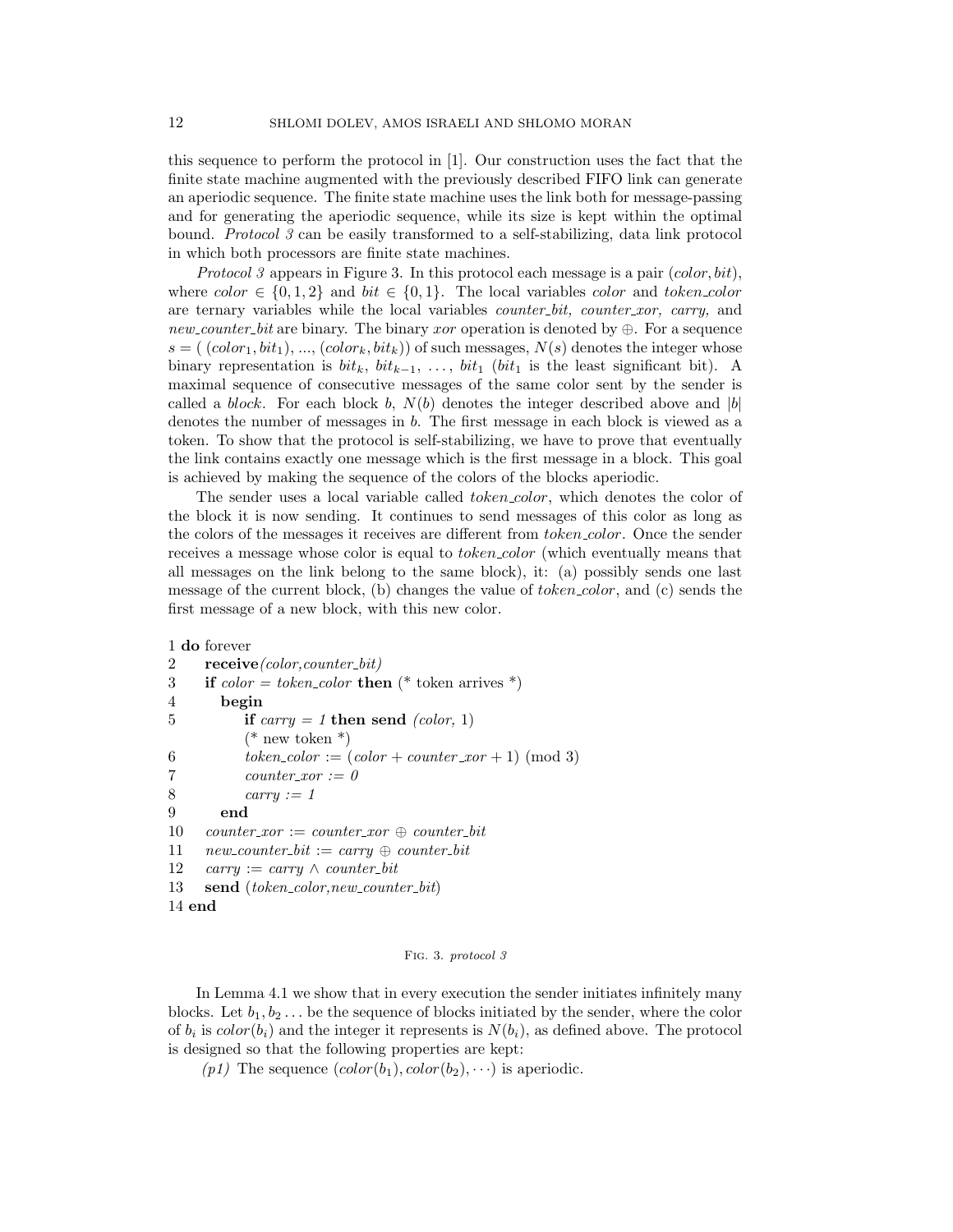(p2) For every large enough i,  $N(b_{i+1}) = N(b_i) + 1$ , and the bit field in the last message of  $b_i$  is 1 (that is:  $N(b_i) = i + const$  for some constant *const*, and the representation of  $N(b_i)$  by  $b_i$  has no leading zeroes, implying that  $|b_i| = \lceil \log_2 N(b_i) \rceil.$ 

We will prove that  $(p1)$  above implies that eventually there is only one token in the system, while  $(p2)$  guarantees that the size of the system is logarithmic in the number of steps. We now show that the protocol indeed satisfies  $(p1)$  and  $(p2)$  above. For this, we describe the two rules by which the sender computes the bits and the colors it sends. We need the following definition:

**Definition:** Let  $k \geq 1$ . Denote by  $s_k$  the sequence of messages whose colors are different from  $color(b_k)$ , which are received by the sender while it sends the block  $b_k$ , and by  $N(s_k)$  the integer represented by  $s_k$ . Note that  $s_k$  consists of one or more complete blocks.

- **Rule 1:** (rule for computing *counter bits*): The *counter bit* sent with each message is sent so that for each k,  $N(b_k) = N(s_k) + 1$ , and  $|b_k| = \max\{|s_k|,$  $\lceil \log_2(N(b_k)) \rceil$ . In other words: the *counter bits* sent in block  $b_k$  are obtained by adding 1 to the binary number represented by the messages received while this block is sent.
- Rule 2: (rule for computing *token\_color*): When receiving a message whose color is equal to the value of token\_color, the new value of token\_color, which is the color of the next block,  $b_{k+1}$ , is determined as follows:  $color(b_{k+1}) =$  $color(b_k) + xor(N(s_k)) + 1 \pmod{3}.$

Note that Rule 1 can be implemented by a binary adder which is set to zero at the initiation of each new block, and Rule 2 can be implemented by a counter (mod 2). Thus, both rules are easily implemented by a finite state machine.

4.3. Correctness and Complexity Proofs of Protocol 3. LEMMA 4.1. In every fair execution, E, the sender initiates an infinite number of blocks.

Proof. The sender initiates a new block whenever it receives a message whose color is equal to the current value of token color. In every atomic step in which the sender receives a message whose *color* is not equal to *token color*, it sends a message, say  $M'$ , whose color is *token\_color*. Since the link carries messages in FIFO order, the message M is eventually received by the sender and it initiates a new block not later than upon receipt of M. The lemma follows.  $\square$ 

A configuration in an execution is called a limit configuration if in the next step of the sender a new token color is computed; that is, the color of the next arriving message is equal to the present value of *token\_color*. Observe that at a limit configuration c, the link contains a finite (possibly zero) number of complete blocks, and one possibly incomplete block at the tail of the link (this block may be incomplete since upon receipt of the next message the sender may send one more message in this block, by executing line 5 of the code). The first block has the same color as the last (possibly incomplete) block. For an execution E, we denote by  $i_k$  the index of the k-th limit configuration in E. In other words,  $c_{i_k}$  is the limit configuration just before  $b_k$  is initiated.

Next we prove that the number of blocks in consecutive limit configurations does not increase.

LEMMA 4.2. Let  $\ell_k$  be the number of blocks in the limit configuration  $c_{i_k}$  (including the possibly incomplete block). Then  $\ell_k \ge \ell_{k+1}$ , with equality only if  $s_k$  is a single block.

*Proof.* Let  $m_k \geq 1$  be the number of blocks in  $s_k$ . In the sub-execution starting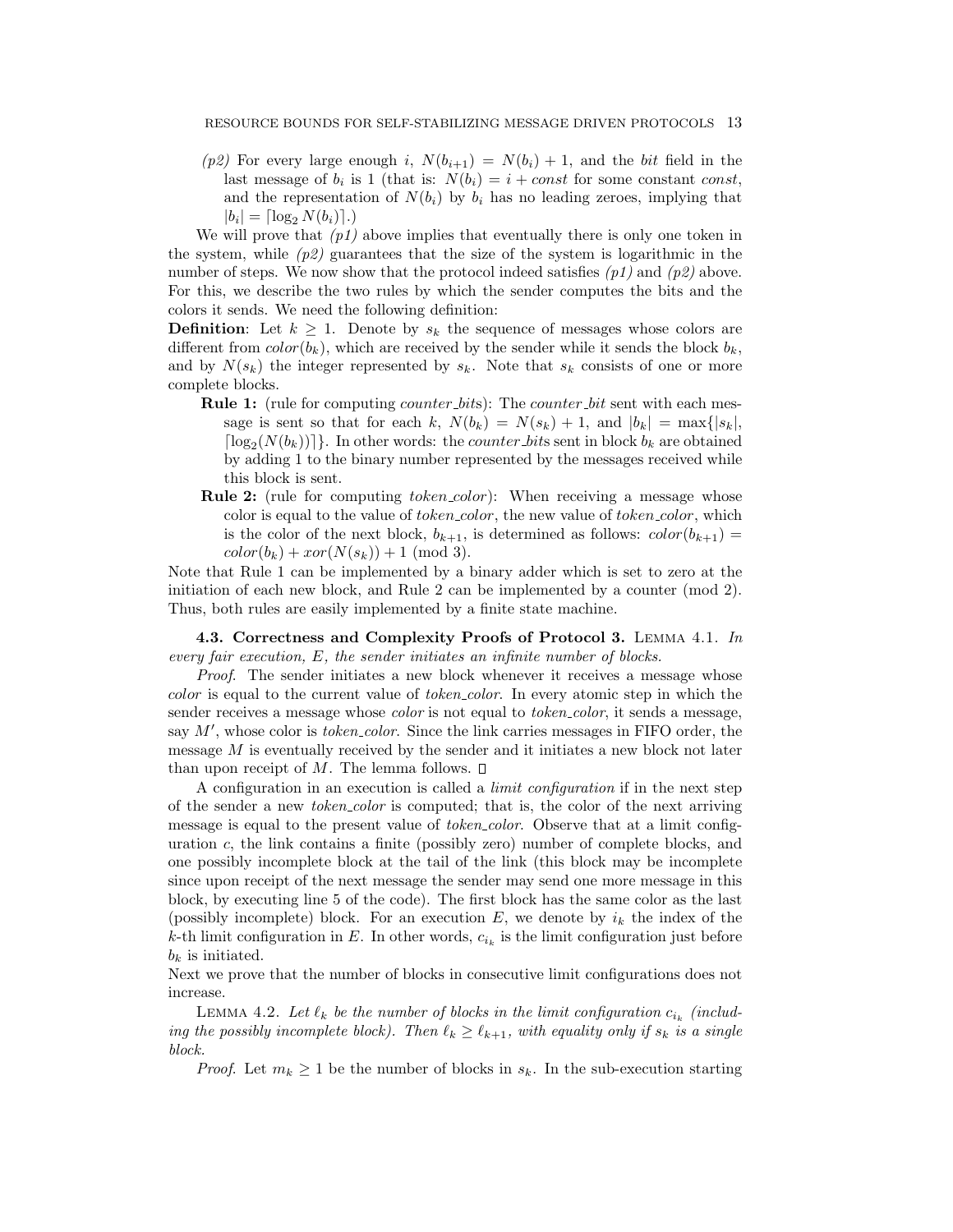with  $c_{i_k}$  and ending with  $c_{i_{k+1}}$  one block is added to the link (namely,  $b_k$ ), and  $m_k$ blocks of  $s_k$  are removed from it. Therefore  $\ell_{k+1} = \ell_k + 1 - m_k \leq \ell_k$ .  $\Box$ 

Next we show that the number of blocks in the limit configurations must eventually get down to one. First we need a technical Lemma:

Lemma 4.3.

- (a) The sequence xor is aperiodic.
- (b) Let  $(a_1, a_2, \dots)$  be an eventually periodic sequence, and let  $b_i = a_{i+1} a_i$ . Then the sequence  $B = (b_1, b_2, \dots)$  is also eventually periodic.
- (c) Let  $(a_1, a_2, \dots)$  be an eventually periodic sequence. Then for each  $i, p > 0$ , the sequence  $A(i, p) = (a_i, a_{i+p}, a_{i+2p}, \cdots)$  is also eventually periodic.

Proof.

- (a) Assume in contradiction that the sequence  $xor = (xor(1), xor(2), ...)$  is eventually periodic. Then there exist i and  $\ell$ , s.t.  $xor(j) = xor(j + \ell)$  for every  $j \geq i$ . Let q be a non-negative integer such that  $2^q \leq \ell < 2^{q+1}$  and let d be an integer satisfying  $d \geq q+2$  and  $2^d \geq i$ . Consider the following cases:
	- $\text{Tor}(\ell) = 1$ : By the definition of d it holds that  $\text{Tor}(2^d + \ell) = 0$ . Thus,  $1 = x \text{or}(2^d) \neq x \text{or}(2^d + \ell) = 0.$
	- $xor(\ell) = 0$ : Then  $xor(\ell) = xor(2^q + \ell) = 0$ , and  $2^q + \ell < 2^d$ . Hence,  $x \text{ or } (2^d + 2^q + \ell) = 1.$  Thus,  $0 = x \text{ or } (2^d + 2^q) \neq x \text{ or } (2^d + 2^q + \ell) = 1.$
	- Thus, there exist a and b such that: (1)  $a > i$  and  $b > i$ , (2)  $a b = \ell$  and (3)  $xor(a) \neq xor(b)$ , a contradiction.
- (b) This claim is trivial.
- (c) Let j and  $\ell$  be such that  $xor(k) = xor(k + \ell)$  for every  $k \geq j$ . Then for every  $p > 1$  and  $k \geq j$  it holds that  $a_k = a_{k+\ell p}$ . Thus, the sequence  $A(i, p)$  is eventually periodic with period length  $\leq \ell$ .



LEMMA 4.4. In every fair execution  $E$  there exists a suffix in which the number of blocks in the limit configurations is always one.

Proof. By Lemma 4.2 this number never increases, and hence it eventually remains L for some constant  $L > 0$  forever. We shall assume that  $L > 1$  and derive a contradiction.

Call a limit configuration  $c_{i_k}$  ultimate if  $\ell_k$ , the number of blocks in  $c_{i_k}$ , is L. If  $c_{i_k}$  is ultimate then  $\ell_{k+1} = \ell_k$  and hence, by Lemma 4.2,  $s_k$  is a single block, which must be  $b_{k-L}$ . Thus, the first block that follows  $s_k$  is  $b_{k-L+1}$ . By the protocol,  $b_k$  is terminated when the sender receives a message whose color is equal to the color of  $b_k$ . Therefore, we have that the color of (the messages in) the block  $b_{k-L+1}$  is equal to the color of the messages in  $b_k$ , i.e.:  $color(b_{k-L+1}) = color(b_k)$ . Hence the sequence  $COLORS = (color(b_1), color(b_2), \cdots)$  is eventually periodic with period length  $L-1 >$ 0. Let  $BXOR = (xor(N(b_1)), xor(N(b_2)), \cdots)$ . By the way  $color(b_{k+1})$  is computed, we have that for an ultimate configuration  $c_{i_k}$ ,  $\operatorname{xor}(N(b_k - L)) = [\operatorname{color}(b_{k+1})$  $color(b_k)]$  (mod 3) -1. Hence, by Lemma 4.3 (b), if  $COLORS$  is eventually periodic so is  $BXOR$ . We shall derive a contradiction by showing that the sequence  $BXOR$ is aperiodic.

Lemma 4.3 (c) implies that in order to show that  $BXOR$  is aperiodic, it is sufficient to show that for some positive i and p, the sequence  $BXOR(i, p) = (xor(N(b_i)),$  $xor(N(b_{i+p}))$ ,  $xor((N(b_{i+2p}))$ ,  $\dots)$  is aperiodic. For this, observe that for an ultimate configuration  $c_{i_k}$ , it must hold that  $N(b_k) = N(s_k) + 1 = N(b_{k-L}) + 1$ . Hence, for any integer i we have that  $BXOR(i, L) = (xor(N(b_i)), xor(N(b_{i+L})), xor((N(b_{i+2L})), \cdots)$  $=(xor(N), xor(N+1), xor(N+2), \cdots),$  where  $N = N(b_i)$ . Thus,  $BXOR(i, L)$  is a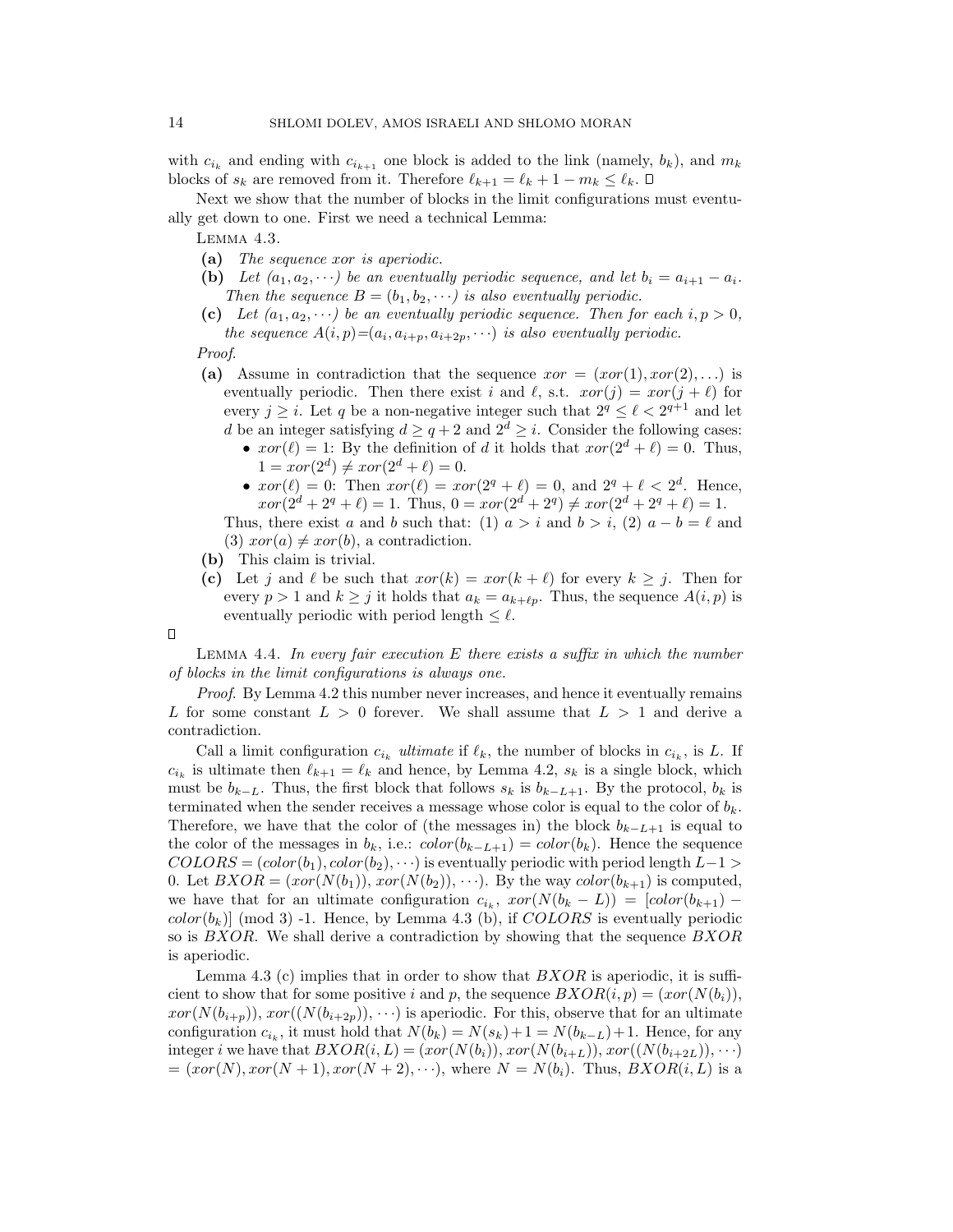suffix of the sequence *xor*, which is aperiodic by Lemma 4.3 (a). Hence,  $BXOR(i, L)$ is also aperiodic. This yields the desired contradiction.

Lemma 4.4 and its proof imply that properties  $(p1)$  and  $(p2)$  hold: Property  $(p1)$ holds since the proof of Lemma 4.4 shows that the sequence COLORS is aperiodic. Property  $(p2)$  is proved as follows: Let E' be a suffix of E satisfying Lemma 4.4, and let  $c_{i_k}$  be any limit configuration in E'. Then, by Rule 1,  $N(b_{k+1}) = N(s_{k+1}) + 1$  $= N(b_k) + 1$ , which easily implies  $(p2)$ .

We now show that the space complexity of *protocol 3* indeed matches the lower bound of the previous section. Since both the number of states of a processor and the number of distinct messages in our protocol are constants, the size of a configuration is proportional to the number of messages in it. Therefore to bound the size of a configuration from above it is enough to bound the number of messages in it. In the next lemma we show that for each execution  $E = (c_0, a_1, c_1, \cdots)$  of the protocol, the size of the *i*-th configuration of E,  $c_i$ , is  $O(log_2(i))$ . Let  $c_{i_k}$  denotes the k-th limit configuration of  $E$ , and let  $b_k$  be the corresponding block. We shall prove that  $|b_k| = O(\log k)$ .

LEMMA  $4.5$ . For every large enough  $k$ , the number of messages in the limit configuration  $c_{i_k}$  is  $\lceil \log_2 N(b_{k-1}) \rceil$ .

*Proof.* By Lemma 4.4 there exists a suffix  $E'$  of E such that every limit configuration in  $E'$  contains one block. Clearly, it is suffices to prove the Lemma for  $E'$ . As observed above, property  $(p2)$  eventually holds for every limit configuration in  $E'$ . The lemma follows.  $\square$ 

COROLLARY 4.6. The number of messages in  $c_{\ell}$ , the  $\ell - th$  configuration of E, is  $O(\log_2(\ell)).$ 

*Proof.* Let E' be a suffix of E as in Lemma 4.5, and assume that  $\ell$  is large enough so that  $c_{\ell}$  belongs to E'. Then the number of messages in  $c_{\ell}$  is equal to the number of messages in the next limit configuration,  $c_{i_k}$ , which is  $O(\log_2 k)$  (for some k). The proof is completed by the observation that, since  $i_j \geq j$  for all j, and since configuration  $c_{i_{k-1}}$  precedes  $c_\ell$  in E, we have that  $\ell \geq i_{k-1} + 1 \geq (k-1) + 1 = k$ .  $\Box$ 

4.4. Larger Systems. Now, we describe how to use our protocols in directed rings with more than two processors. The processors of the ring are denoted by  $P_1, \dots, P_n$  where  $P_1$  is a sender while  $P_2, \dots, P_n$  are receivers. Whenever a processor  $P_i$ ,  $1 < i < n$ , receives a message M from  $P_{i-1}$ ,  $P_i$  sends M to  $P_{i+1}$ . Similarly, whenever  $P_n$  receives a message M from  $P_{n-1}$ , it sends M to  $P_1$ . Thus, the ring behaves like a virtual link from the sender,  $P_1$ , to itself. It is not hard to see that the existence of a single message on the entire ring prevents communication deadlocks, thus, we assume that there is a time-out mechanism that guarantees this condition (this timeout mechanism is invoked only once to recover from initial deadlock configuration). It can be proved, in a way similar to previous proofs, that our protocols guarantee that eventually there is exactly one token that encircles the ring from the sender to itself. Actually, our protocols can be used in any connected system by hardwiring a directed ring that spans the entire system.

4.5. Construction of a Token Controller. In this subsection we define queue machines and token controllers and interpret our results in these terms.

A queue machine  $Q$  is a finite state machine which is equipped with a queue, which initially contains a non-empty word from  $\Sigma^+$  for some (finite) alphabet  $\Sigma$ . In each step of its computation Q performs the following: (a) reads and deletes a letter from the head of the queue, (b) adds zero or more letters from  $\Sigma$  to the tail of the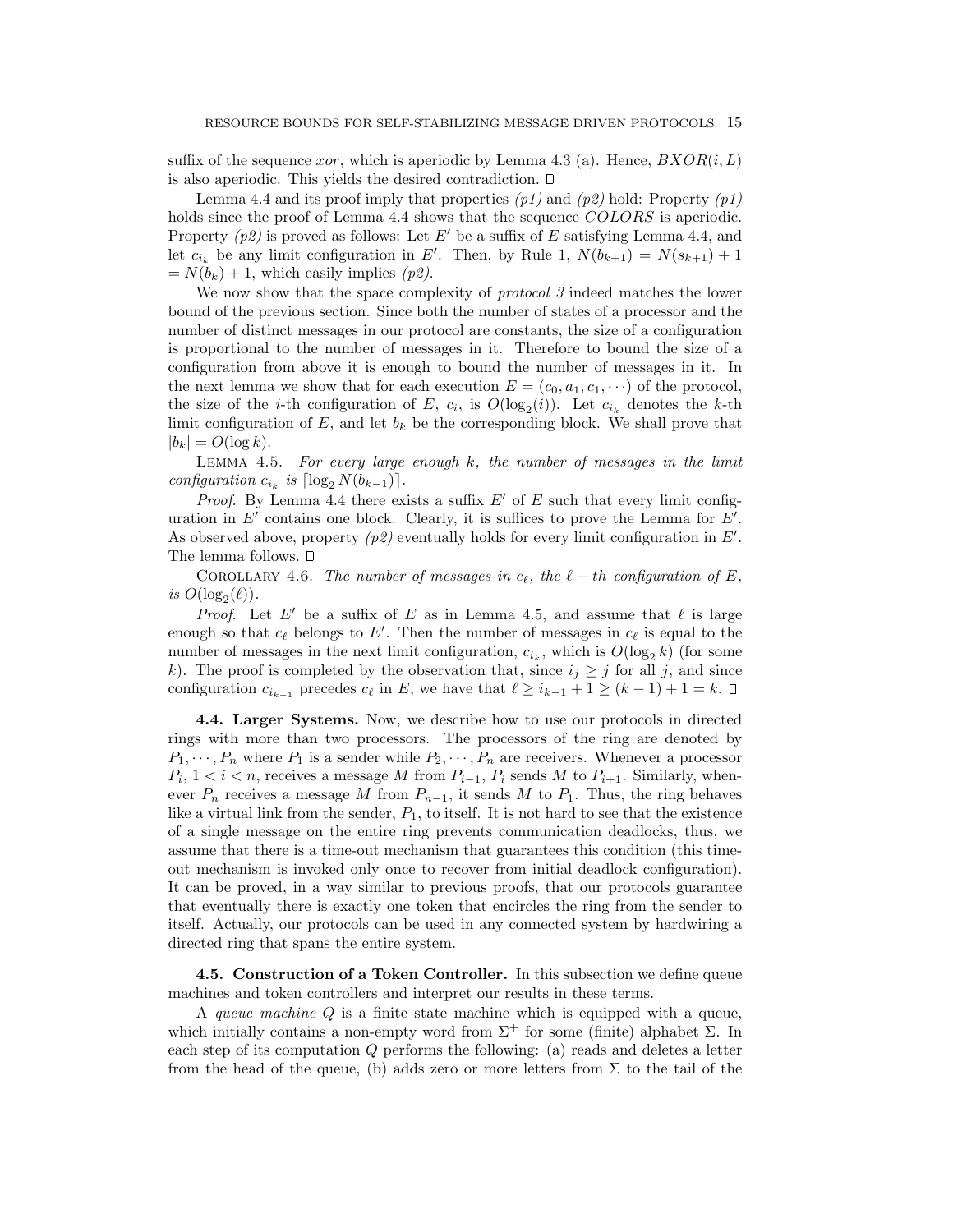queue, and  $(c)$  moves to a new state. The computation terminates when  $Q$  halts or when its queue becomes empty, which prevents  $Q$  from performing any further steps.

The main difference between queue machines and various types of Turing Machine is that the input alphabet and the work alphabet of a queue machine are identical. For this reason, a queue machine cannot perform simple tasks like deciding the length of the input word, or even deciding whether the input word contains a specific letter<sup>2</sup>.

We now define *token controller*, which is a special type of queue machine. Assume that the alphabet  $\Sigma$  contains a specified subset  $\tau$  of token letters. A queue machine is a token controller if, starting with a nonempty queue of arbitrary content, eventually the queue contains exactly one occurrence of a letter from  $\tau$  forever.

A priori, it is not clear that a token controller exists. Observe that if a token controller exists, then its queue never becomes empty (since once the queue is empty it remains so forever). More importantly, a token controller (if exists) can never halt, since it cannot guarantee that upon halting, the queue contains exactly one occurrence of a token letter. The last two observations imply that a token controller can be viewed as a special case of a token-passing system, in which  $\Sigma$  is the set of messages sent by the protocol, and  $\tau$  is the set of messages that carry the token. We show below how to transform the sender from *protocol* 3 to a token controller.

Define the alphabet  $\Sigma$  to be a set of triplets (color, bit, t), where color and bit are as in protocol 3, and t is either  $T$  — in case the message carries a token (i.e., it is the first message of some block), or *nil*, in case it does not. The set  $\tau$  is defined as the set of all possible triplets whose third component is  $T$ . The two anti-parallel FIFO links between the sender and the receiver are considered as a single queue. Receiving a message is regarded as deleting a letter from the head of the queue, while sending a message is regarded as appending a message to the end of the queue.

Since *protocol 3* guarantees that eventually exactly one message in every configuration is carrying a token, the queue machine described above is a token controller. Moreover, our lower bound results imply that this token-controller is optimal with respect to the rate in which the size of the queue grows.

5. Self Stabilizing Simulation of Shared Memory. In this section we present a method for simulating self-stabilizing, shared-memory protocols by self-stabilizing, message-driven protocols. The simulated protocols are assumed to be in the sharedmemory model defined in [9]. In this model, communication between neighbors,  $P_i$ and  $P_j$ , is carried out using a two-way link. The link is implemented by two shared registers which support read and write atomic operations. Processor  $P_i$  reads from one register and writes in the other while these functions are reversed for  $P_j$ . In the implementing system, every link is simulated by two directed links: one from  $P_i$ to  $P_j$  and the other from  $P_j$  to  $P_i$ . The heart of the simulation is a self-stabilizing implementation of the read and write operations.

The proposed simulation implements these operations by using a self-stabilizing, token-passing protocol. For any pair of neighbors, we run the protocol on the two links connecting them. In order to implement our self-stabilizing, token-passing protocol we need to define for each link which of the processors acts as the sender and which of the processors acts as the receiver. We assume that the processors have distinct identifiers. Every message sent by each of the processors carries the identifier of that processor. Eventually each processor knows the identifier of all its neighbors. In

<sup>&</sup>lt;sup>2</sup> A variant of queue machine which can use arbitrary work alphabet is in fact an oblivious Turing machine, which is as powerful as a standard Turing machine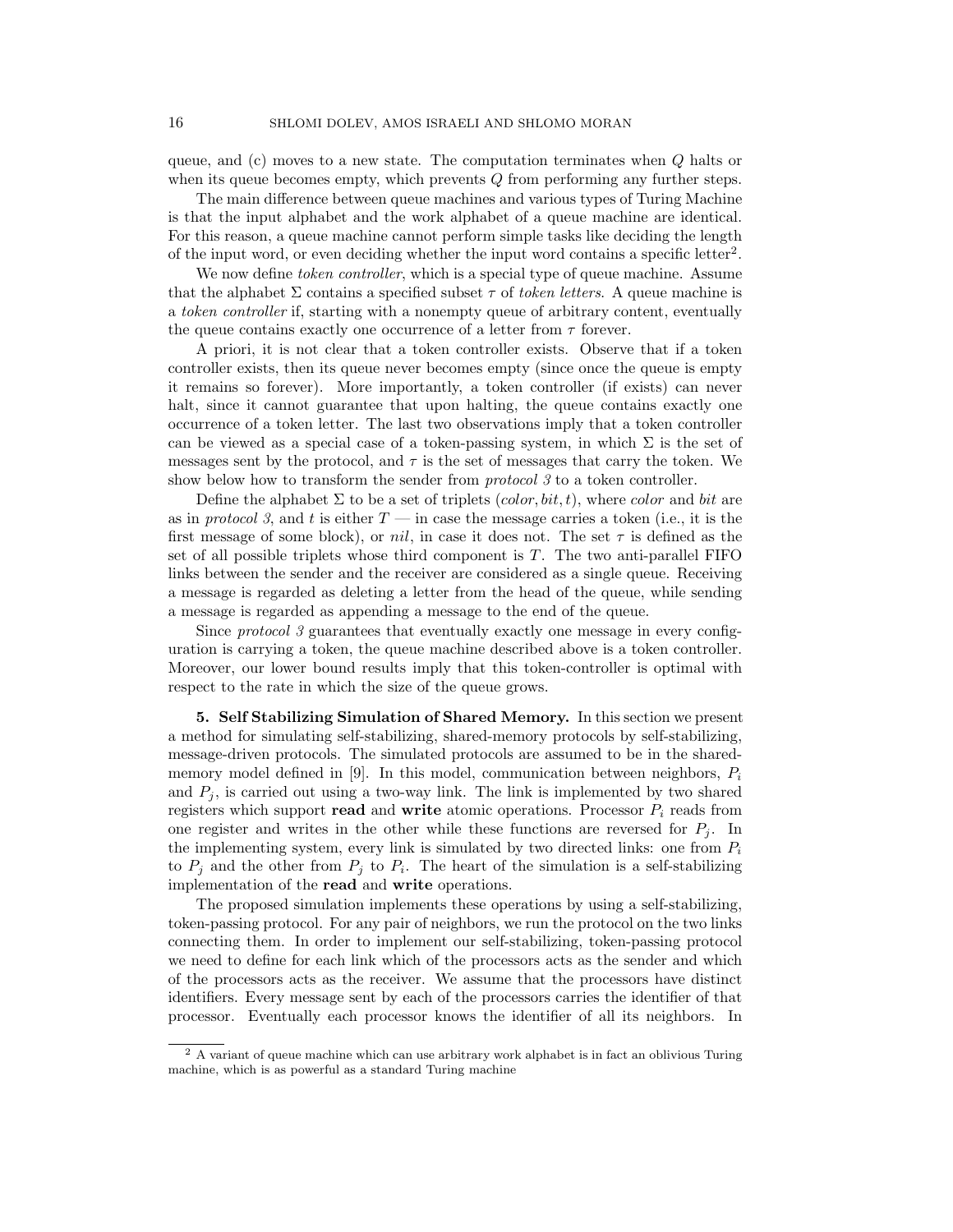each link, the processor with the larger identifier acts as the sender while the other processor acts as the receiver. Since each pair of neighbors uses a different instance of the protocol, a separate time-out mechanism is needed for every such pair. In other words: A correct operation of the simulation requires that for any pair of neighbors there exists at least a single message on one of the two links connecting the neighbors.

We now describe the simulation of some arbitrary link  $e$ , connecting  $P_i$  and  $P_j$ : In the shared memory model, e is implemented by a register  $R_{i,j}$  in which  $P_i$  writes and from which  $P_j$  reads, and by a register  $R_{j,i}$  for which the roles are reversed. In the simulating protocol, processor  $P_i(P_j)$  keeps a local variable called  $r_{i,j}$  ( $r_{j,i}$ ), which keeps the values of  $R_{i,j}$  ( $R_{i,i}$  respectively). Every token has an additional field called VALUE. Every time  $P_i$  receives a token from  $P_j$ ,  $P_i$  writes the current value of  $r_{i,j}$  in the VALUE field of that token. A write operation of  $P_i$  into  $R_{i,j}$  is simply implemented by locally writing into  $r_{i,j}$ . A read operation of  $P_i$  from  $R_{j,i}$  is implemented by the following steps:

- 1.  $P_i$  receives a token from  $P_i$  and then
- 2.  $P_i$  receives another token from  $P_i$ . The value read is the VALUE attached to the second token.

The correctness of the simulation is proved by showing that for every execution  $E$ whose initial configuration contains at least one message on each link, it is possible to linearize all the simulated read and write operations executed in  $E$  so that eventually every simulated **read** operation from  $R_{i,j}$  returns the last value that was written to it. (i.e., that the protocol simulates executions in the shared-memory model in which the registers are eventually atomic, see  $[20]$ . Define the time of a simulated write operation to  $R_{i,j}$  to be the time in which the local write operation to  $r_{i,j}$  is executed. Define the time of a simulated **read** operation of  $P_j$  from  $R_{i,j}$  to be the time in which  $P_i$  sends the value of its local variable  $r_{i,j}$  attached to the token that later reaches  $P_j$  in step (2) of the simulated **read**. Once each link holds a single token, all the operations to register  $r_{i,j}$  are linearized, and every read operation from  $r_{i,j}$  returns the last value written to  $r_{i,j}$ .

Acknowledgments. We thank Alan Fekete for helpful remarks.

#### REFERENCES

- [1] Y. Afek and G.M. Brown, "Self-Stabilization of the Alternating-Bit Protocol", Distributed Computing, 7 (1993), pp. 27-34.
- [2] G.M. Brown, M.G. Gouda, and C.L. Wu, "A Self-Stabilizing Token system", IEEE Transactions on Computers, 38 (1989), pp. 845-852.
- [3] J. Burns, M.G. Gouda and R. E. Miller, "Stabilization and Pseudo stabilization", Distributed Computing, 7 (1993), pp. 35-42.
- [4] J.E. Burns and J. Pachl, "Uniform Self-Stabilizing Rings", ACM Transactions on Programing Languages and Systems, 11 (1989), pp. 330-344.
- [5] K.A. Bartlet, R.A. Scantlebury and P.T. Wilkinson, "A Note on Reliable Full-Duplex Transmission over Half-Duplex Links", Communication of the ACM, 12 (1969), pp. 260-261.
- [6] J.E. Burns, "Self-Stabilizing Rings without Demons", Technical Report GIT-ICS-87/36, Georgia Institute Of Technology.
- [7] E.W. Dijkstra, "Self-Stabilizing Systems in Spite of Distributed Control", Communications of the ACM 17,11 (1974), pp. 643-644.
- [8] E. W. Dijkstra, "self-stabilizing systems in spite of distributed control (EWD391)", Reprinted in Selected Writing on Computing: A Personal Perspective, Springer-Verlag, Berlin, 1982, pp. 41-46.
- [9] S. Dolev, A. Israeli and S. Moran, "Self Stabilization of Dynamic Systems Assuming Only Read/Write Atomicity", Distributed Computing, 7 (1993), pp. 3-16.